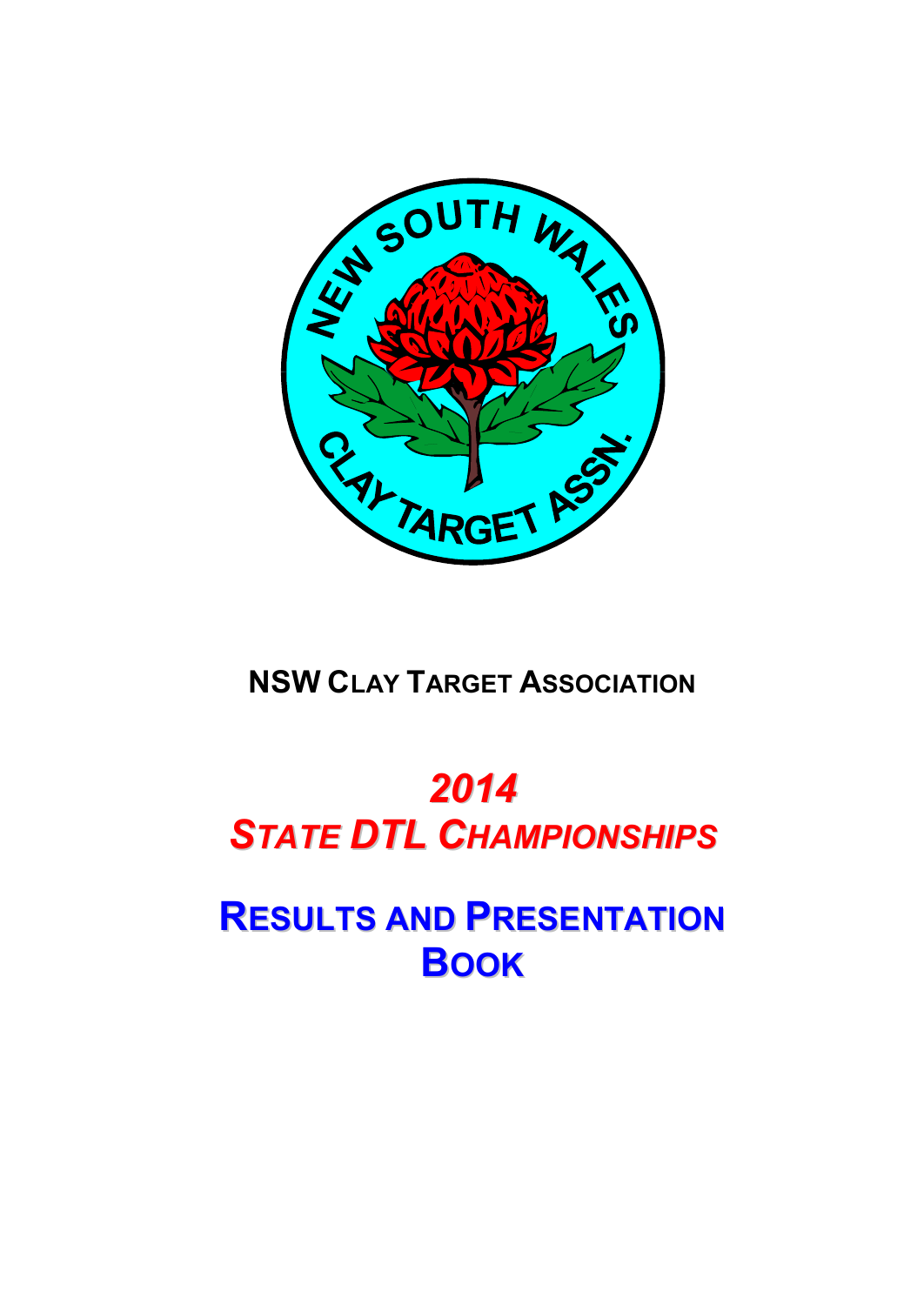# *NSWCTA DOUBLE RISE CHAMPIONSHIP*

**SPONSORED BY:** Perazzi & Hunts Shooting Supplies

| <b>OVERALL:</b> |              | <b>Silver NSW Badge</b><br><b>NSWCTA Red Sash</b><br><b>Cash Prize</b> |
|-----------------|--------------|------------------------------------------------------------------------|
| <b>GRADED:</b>  |              | AA 1 <sup>st</sup> – NSWCTA Medal<br>2 <sup>nd</sup> - NSWCTA Medal    |
|                 |              | 3rd - NSWCTA Medal                                                     |
|                 | $\mathbf{A}$ | 1st - NSWCTA Medal<br>2 <sup>nd</sup> – NSWCTA Medal                   |
|                 |              | 3rd - NSWCTA Medal                                                     |
|                 | B            | 1 <sup>st</sup> – NSWCTA Medal                                         |
|                 |              | 2 <sup>nd</sup> – NSWCTA Medal                                         |
|                 |              | 3rd - NSWCTA Medal                                                     |
|                 | $\mathbf C$  | 1st - NSWCTA Medal                                                     |
|                 |              | 2 <sup>nd</sup> - NSWCTA Medal                                         |
|                 |              | 3rd - NSWCTA Medal                                                     |
| <u>LADIES:</u>  |              | NSWCTA Red Sash & Donated Trophy                                       |
| <b>JUNIOR:</b>  |              | <b>NSWCTA Red Sash &amp; Donated Trophy</b>                            |
| <b>VETERAN:</b> |              | <b>NSWCTA Red Sash &amp; Donated Trophy</b>                            |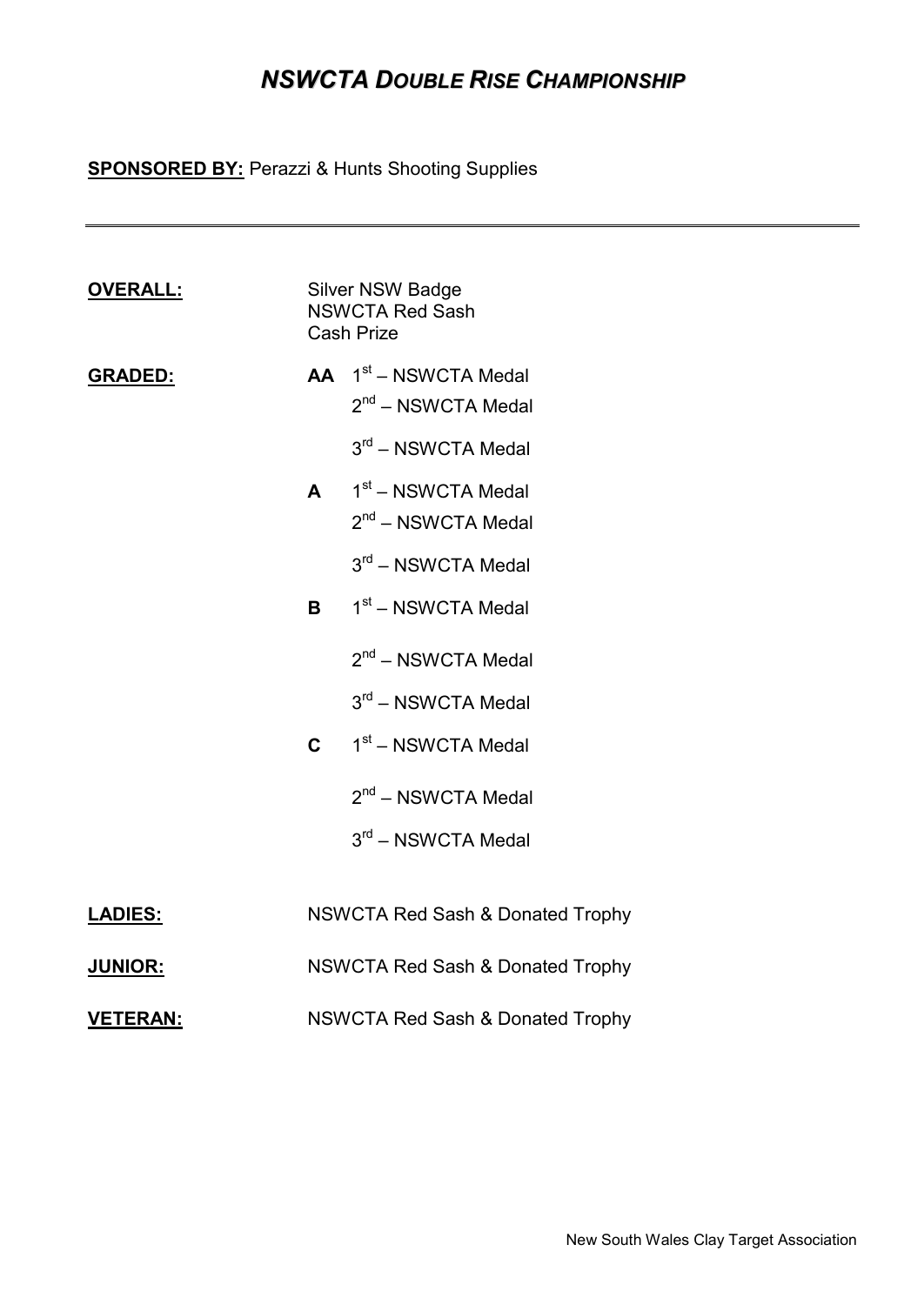# *NSWCTA DOUBLE RISE CHAMPIONSHIP - 50T*

|                     | <b>NAME</b>           | <b>SCORE</b> | <b>TGTS</b> | <b>CLUB</b>                                   | <b>STATE</b> |
|---------------------|-----------------------|--------------|-------------|-----------------------------------------------|--------------|
| $3^{RD}C$           | <b>Brent Suprian</b>  | 49           | 60          | <b>NEWCASTLE LAKE</b><br><b>MACQUARIE CTC</b> | <b>NSW</b>   |
| $2^{ND}C$           | <b>Trent Rathbone</b> | 42           | 50          | <b>ECHUCA CTC</b>                             | <b>VIC</b>   |
| $1ST$ C             | Colette Houghton      | 43           | 50          | <b>FRANKSTON</b>                              | <b>VIC</b>   |
| $3^{RD}B$           | <b>Oliver Rogers</b>  | 49           | 60          | <b>GOOLMA GC</b>                              | <b>NSW</b>   |
| $2^{ND}$ B          | <b>Nancy Davis</b>    | 43           | 50          | <b>GRAFTON CTC</b>                            | <b>NSW</b>   |
| 1 <sup>ST</sup> B   | <b>John Baker</b>     | 44           | 50          | MT BOGONG CTC                                 | <b>VIC</b>   |
| $3^{RD}$ A          | James Body            | 53           | 60          | <b>BEGA GC</b>                                | <b>NSW</b>   |
| $2^{ND}$ A          | <b>Frank Bradwell</b> | 45           | 50          | <b>ILLAWARRA CTC</b>                          | <b>NSW</b>   |
| 1 <sup>ST</sup> A   | <b>Allan Wilson</b>   | 46           | 50          | <b>GOULBURN CTC</b>                           | <b>NSW</b>   |
| 3 <sup>RD</sup> AA  | <b>Arthur Turner</b>  | 69           | 70          | <b>COBAR CTC</b>                              | <b>NSW</b>   |
| $2^{ND}$ AA         | Pat Guida             | 58           | 60          | <b>WERRIBEE CTC</b>                           | <b>VIC</b>   |
| 1 <sup>ST</sup> AA  | <b>Nathan Power</b>   | 59           | 60          | <b>WARREN GC</b>                              | <b>NSW</b>   |
| 1 <sup>ST</sup> L   | Emma Cox              | 46           | 50          | <b>BENDIGO CTC</b>                            | <b>VIC</b>   |
| $1^{ST}$ J          | <b>Mitchell Iles</b>  | 45           | 50          | <b>MELBOURNE GC</b>                           | <b>VIC</b>   |
| 1 <sup>ST</sup> V   | <b>Jeffrey Nash</b>   | 49           | 50          | <b>ORANGE CTC</b>                             | <b>NSW</b>   |
| 1 <sup>ST</sup> O/A | <b>Tom Turner</b>     | 60           | 60          | <b>CESSNOCK CTC</b>                           | <b>NSW</b>   |

| <b>LADIES</b> | <b>JUNIOR</b> | <b>VETERAN</b> |   |                          | <b>POSSIBLES</b> |
|---------------|---------------|----------------|---|--------------------------|------------------|
| 38            | 46            | 31             |   |                          |                  |
| AA            | A             | В              | C | <b>TOTAL COMPETITORS</b> | 279              |
| 185           | 53            | 24             |   |                          |                  |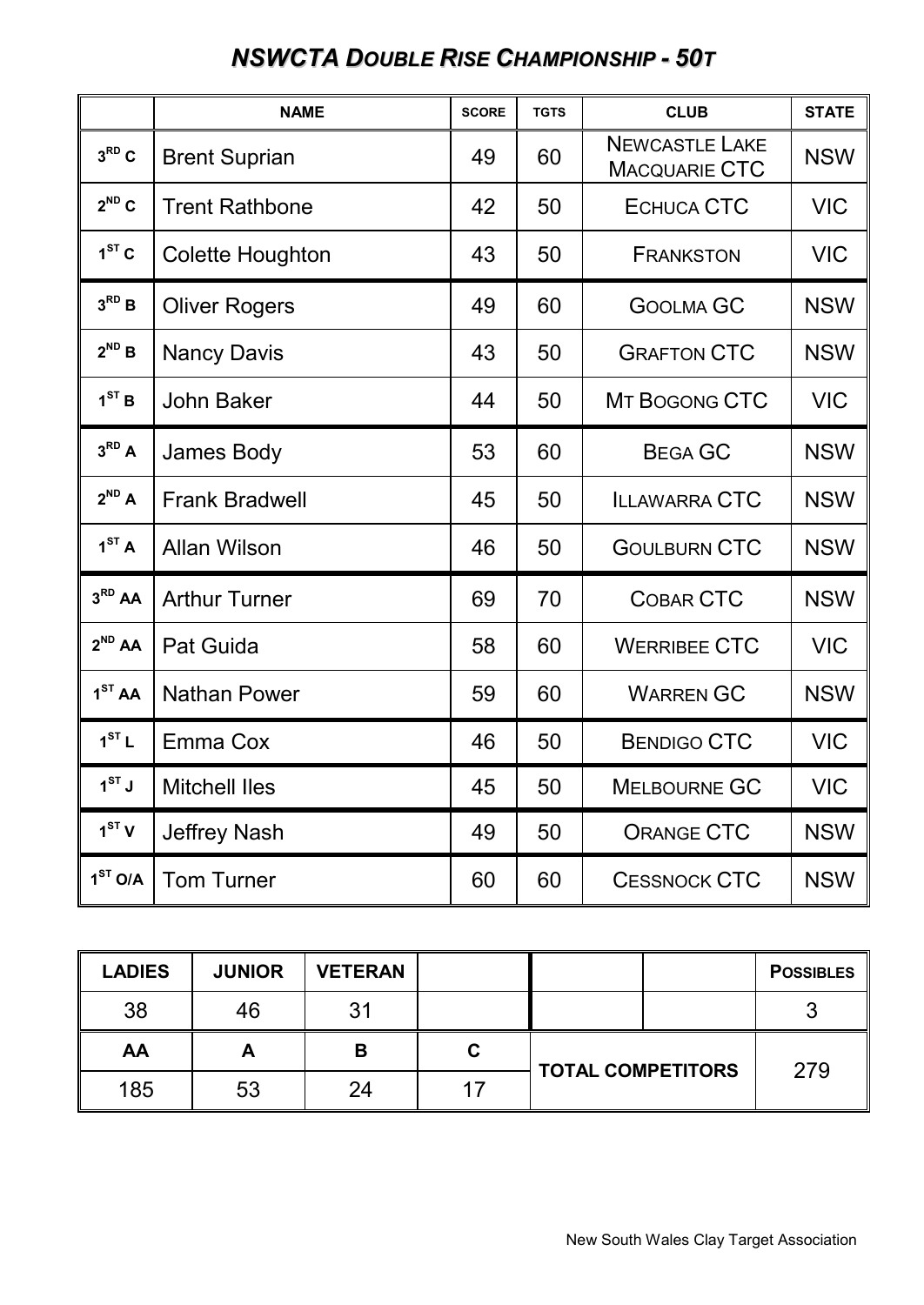# **OPEN**

| <b>STATE</b>                   | <b>TEAM MEMBERS</b>     | <b>TEAM CAPTAIN</b> |
|--------------------------------|-------------------------|---------------------|
|                                | <b>Brad Henshall</b>    |                     |
|                                | John Reid               |                     |
| <b>NORTHERN</b><br><b>ZONE</b> | <b>Geoff Baxter</b>     |                     |
|                                | David Edmonds           |                     |
|                                | <b>Brad Hooper</b>      |                     |
|                                | <b>Cliver Foster</b>    |                     |
|                                | Dick Piotrowski         |                     |
| <b>CENTRAL</b><br><b>ZONE</b>  | <b>Matt Corkhill</b>    |                     |
|                                | <b>Matt Patmore</b>     |                     |
|                                | <b>Matt Schiller</b>    |                     |
|                                | <b>Justin Turner</b>    |                     |
|                                | <b>Ben Fairman</b>      |                     |
| <b>WESTERN</b><br><b>ZONE</b>  | <b>John Harris</b>      |                     |
|                                | Peter Fitzalan          |                     |
|                                | Peter Boland            |                     |
|                                | Rodney Wilson           |                     |
|                                | <b>Stephen Guest</b>    |                     |
| <b>RIVERINA</b><br><b>ZONE</b> | <b>Brett McAlister</b>  |                     |
|                                | Chris Salafia           |                     |
|                                | <b>James Willett</b>    |                     |
|                                | <b>Tony Arvanitakis</b> |                     |
|                                | <b>Glenn Kable</b>      |                     |
| <b>SOUTHERN</b><br><b>ZONE</b> | Arty Del-Ben            |                     |
|                                | <b>Ross Walsh</b>       |                     |
|                                | <b>Fraser Roberts</b>   |                     |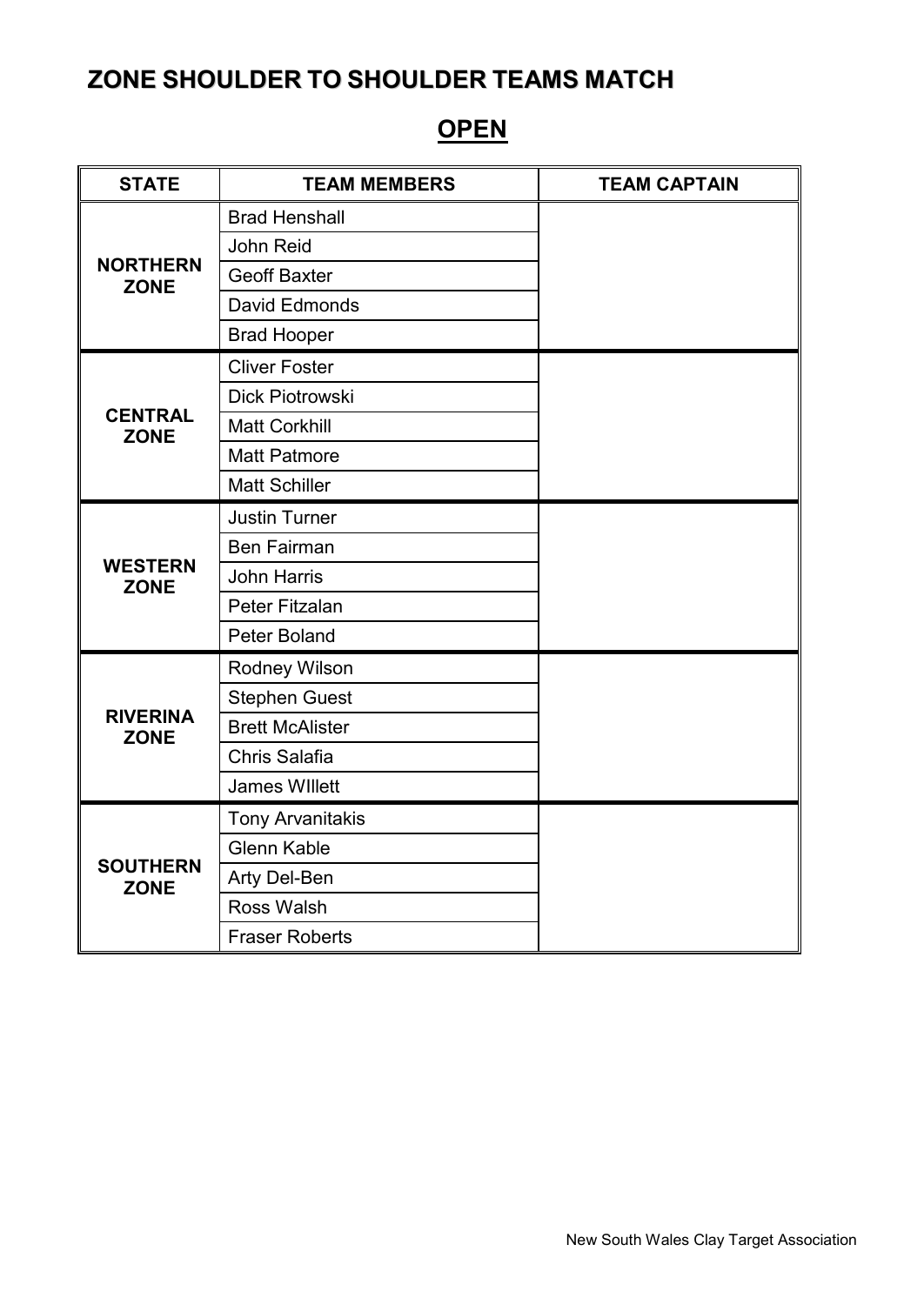#### STATE **TEAM MEMBERS** TEAM CAPTAIN **NORTHERN ZONE** Tammy Henshall Cherie Hunter Helen Overton **CENTRAL ZONE** Kate Schiller Kate Turner Kay Hunt **WESTERN ZONE** Stephanie Ireland Tracey Boon Dianna Ireland **RIVERINA ZONE** Melissa Crane Jacqueline Wemyss Narelle Cook **SOUTHERN ZONE** Samantha Peck Katharyn Chetcuti Karen Berry

### **LADIES**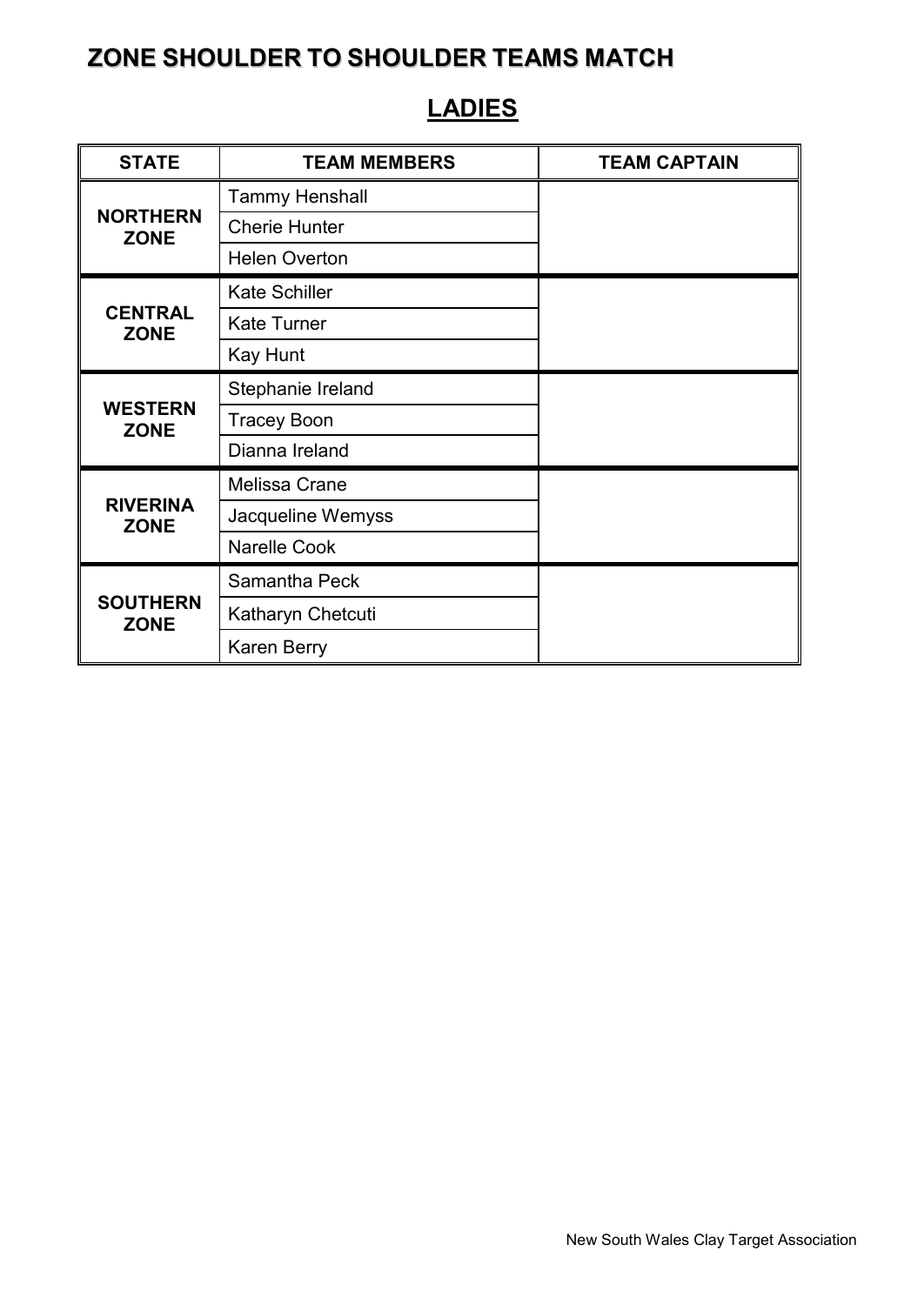# **JUNIOR**

| <b>STATE</b>                   | <b>TEAM MEMBERS</b>    | <b>TEAM CAPTAIN</b> |
|--------------------------------|------------------------|---------------------|
|                                | Nicholas Tanner        |                     |
| <b>NORTHERN</b><br><b>ZONE</b> | <b>Tristan Hunter</b>  |                     |
|                                | <b>Courtney Watt</b>   |                     |
|                                | <b>Billy Hunt</b>      |                     |
| <b>CENTRAL</b><br><b>ZONE</b>  | Sam Laspina            |                     |
|                                | <b>Callum Hosking</b>  |                     |
|                                | Darragh Newton         |                     |
| <b>WESTERN</b><br><b>ZONE</b>  | <b>Bradley Ireland</b> |                     |
|                                | <b>Callum Hosking</b>  |                     |
|                                | Mitchell Salafia       |                     |
| <b>RIVERINA</b><br><b>ZONE</b> | <b>Andrew Evans</b>    |                     |
|                                | Corey Wilkinson        |                     |
|                                | Kai Barlow             |                     |
| <b>SOUTHERN</b><br><b>ZONE</b> | <b>Cooper Mooney</b>   |                     |
|                                | <b>Andrew Clay</b>     |                     |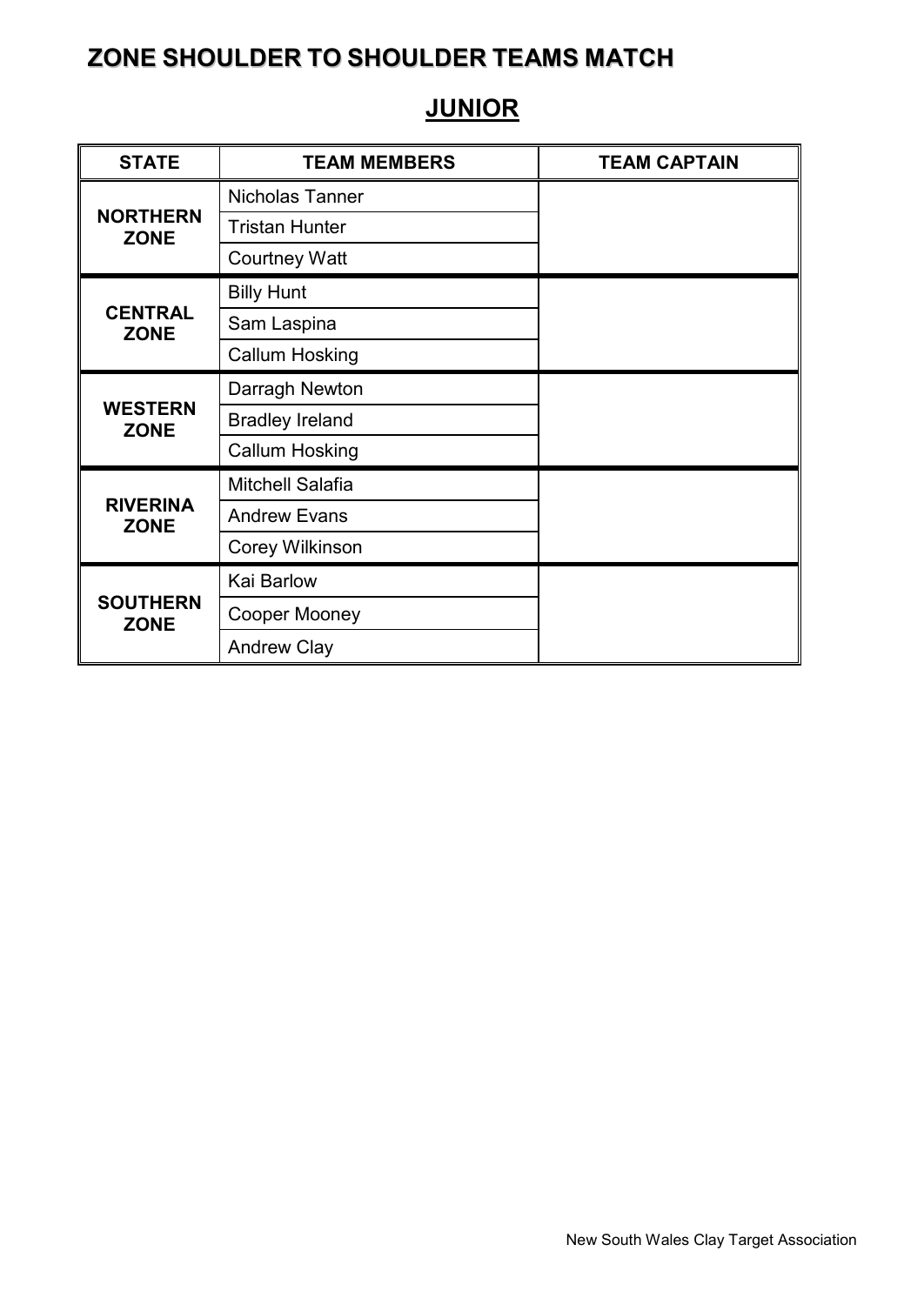#### STATE **TEAM MEMBERS TEAM CAPTAIN NORTHERN ZONE** John Lisle Barry Dray Geoff Jacobson **CENTRAL ZONE** Jeff Nash Peter Hayman Adrian Hodges **WESTERN ZONE** Graham Baylis William Powell Ross Morris **RIVERINA ZONE** Doug Thomas Geoff Kidd Greg Pinner **SOUTHERN ZONE** Gary Rootes Andrew Tsolakis Lou Galea

### **VETERAN**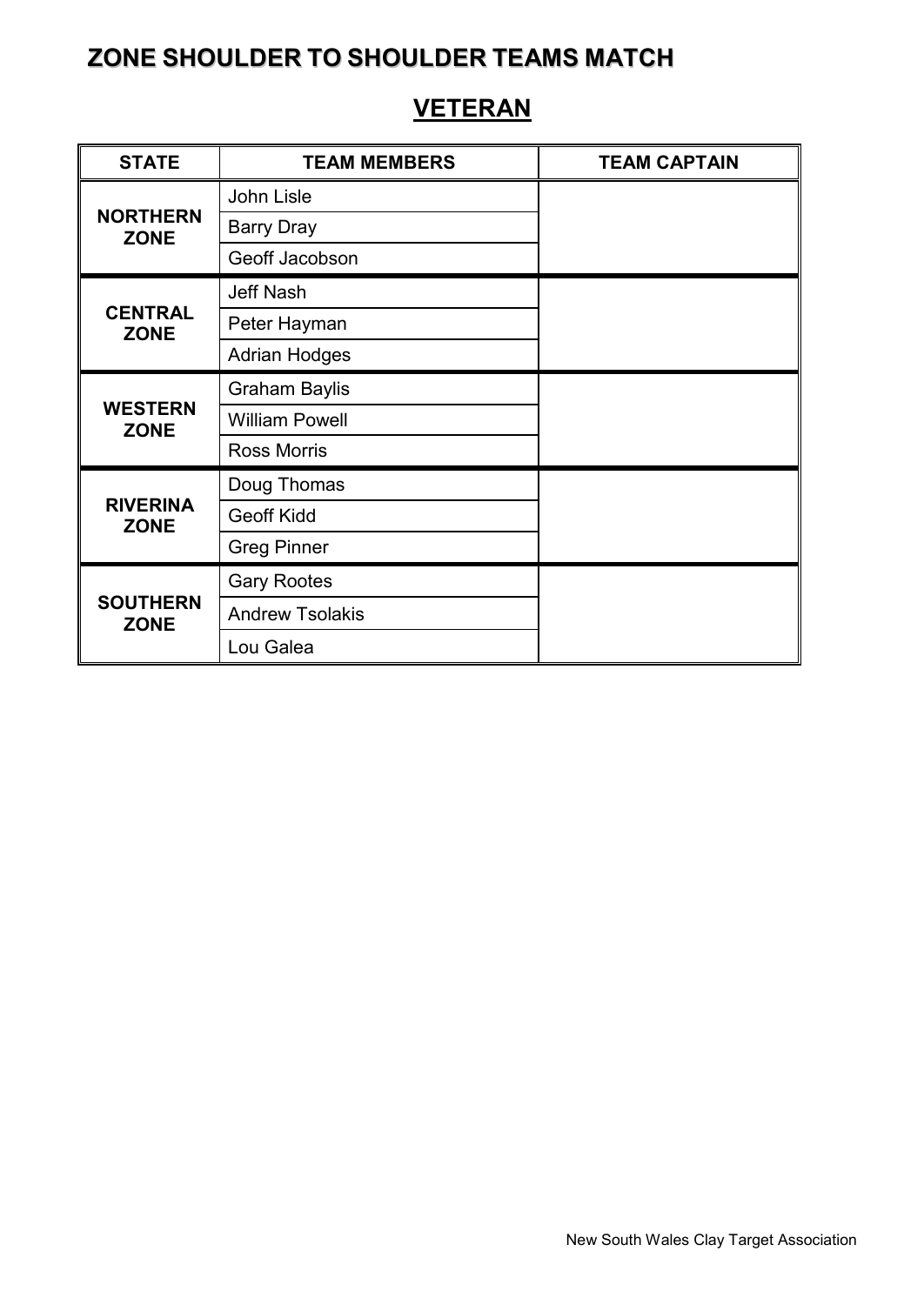### **ZONE TEAMS MATCH**

### **OPEN**

| <b>PLACING</b> | <b>ZONE</b>          | <b>TEAM SCORE</b> |               |
|----------------|----------------------|-------------------|---------------|
|                |                      | 125               | <b>POINTS</b> |
| 5TH            | <b>NORTHERN ZONE</b> | 121               |               |
|                |                      |                   |               |
| 4TH            | <b>RIVERINA ZONE</b> | 122               |               |
|                |                      |                   |               |
| 3RD            | <b>WESTERN ZONE</b>  | 123               | 362           |
|                |                      |                   |               |
| 2ND            | <b>CENTRAL ZONE</b>  | 123               | 366           |
|                |                      |                   |               |
| 1ST            | <b>SOUTHERN ZONE</b> | 125               |               |

| Tony Arvanitakis | 25 |
|------------------|----|
| l Glenn Kable    | 25 |
| Arty Del-Ben     | 25 |
| Ross Hibbert     | 25 |
| l Fraser Roberts | 25 |

| 25 |  |
|----|--|
| 25 |  |
| 25 |  |
| 25 |  |
| 25 |  |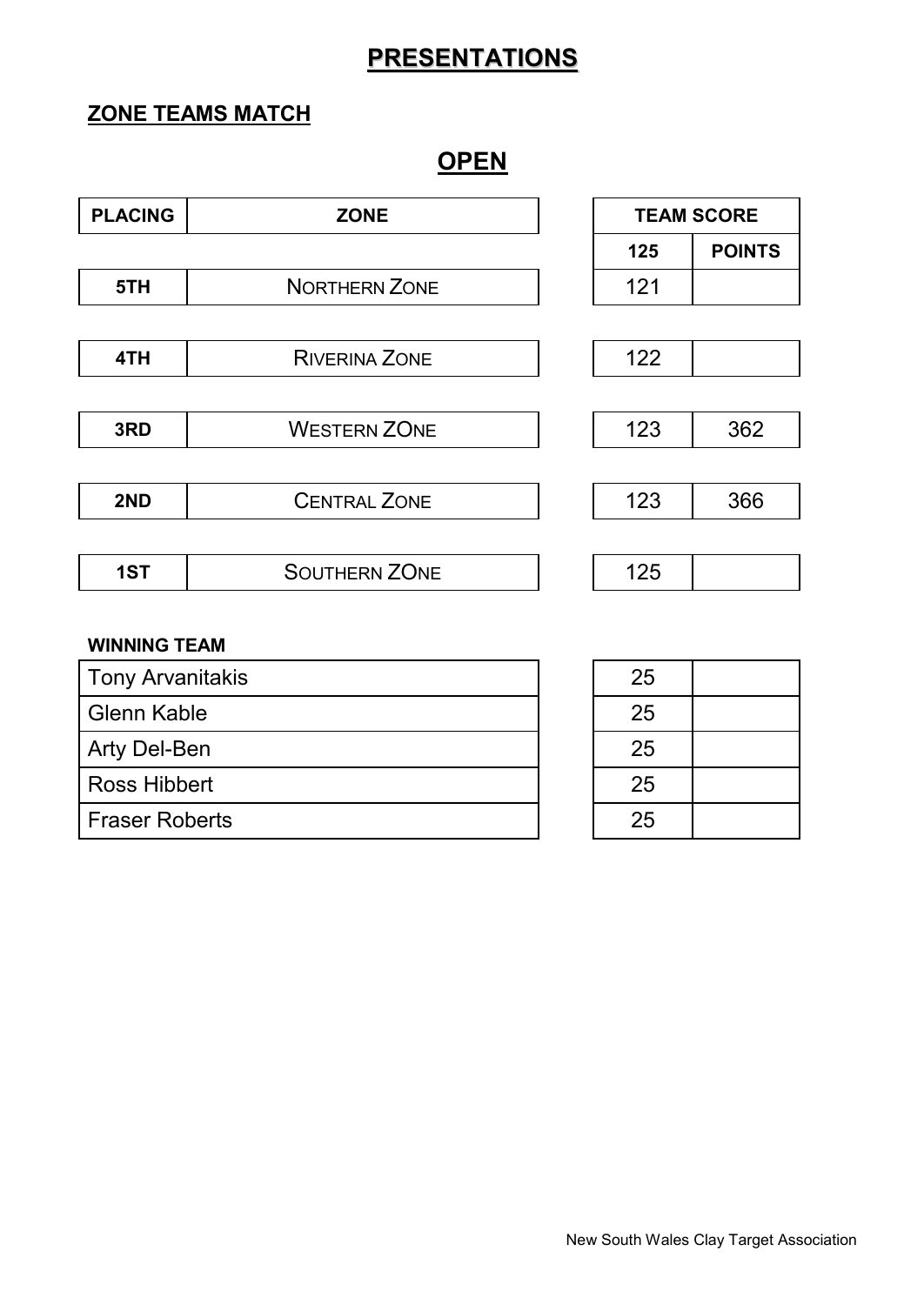### **ZONE TEAMS MATCH**

### **LADIES**

| <b>PLACING</b> | <b>ZONE</b>          | <b>TEAM SCORE</b> |               |  |
|----------------|----------------------|-------------------|---------------|--|
|                |                      | 75                | <b>POINTS</b> |  |
| 5TH            | <b>WESTERN ZONE</b>  | 60                |               |  |
|                |                      |                   |               |  |
| 4TH            | <b>RIVERINA ZONE</b> | 71                |               |  |
|                |                      |                   |               |  |
| 3RD            | <b>CENTRAL ZONE</b>  | 72                | 211           |  |
|                |                      |                   |               |  |
| 2ND            | <b>SOUTHERN ZONE</b> | 72                | 214           |  |
|                |                      |                   |               |  |
| 1ST            | <b>NORTHERN ZONE</b> | 73                |               |  |
|                |                      |                   |               |  |

| Tammy Henshall       |  |
|----------------------|--|
| <b>Cherie Hunter</b> |  |
| <b>Helen Overton</b> |  |

| 25 |  |
|----|--|
| 23 |  |
| 25 |  |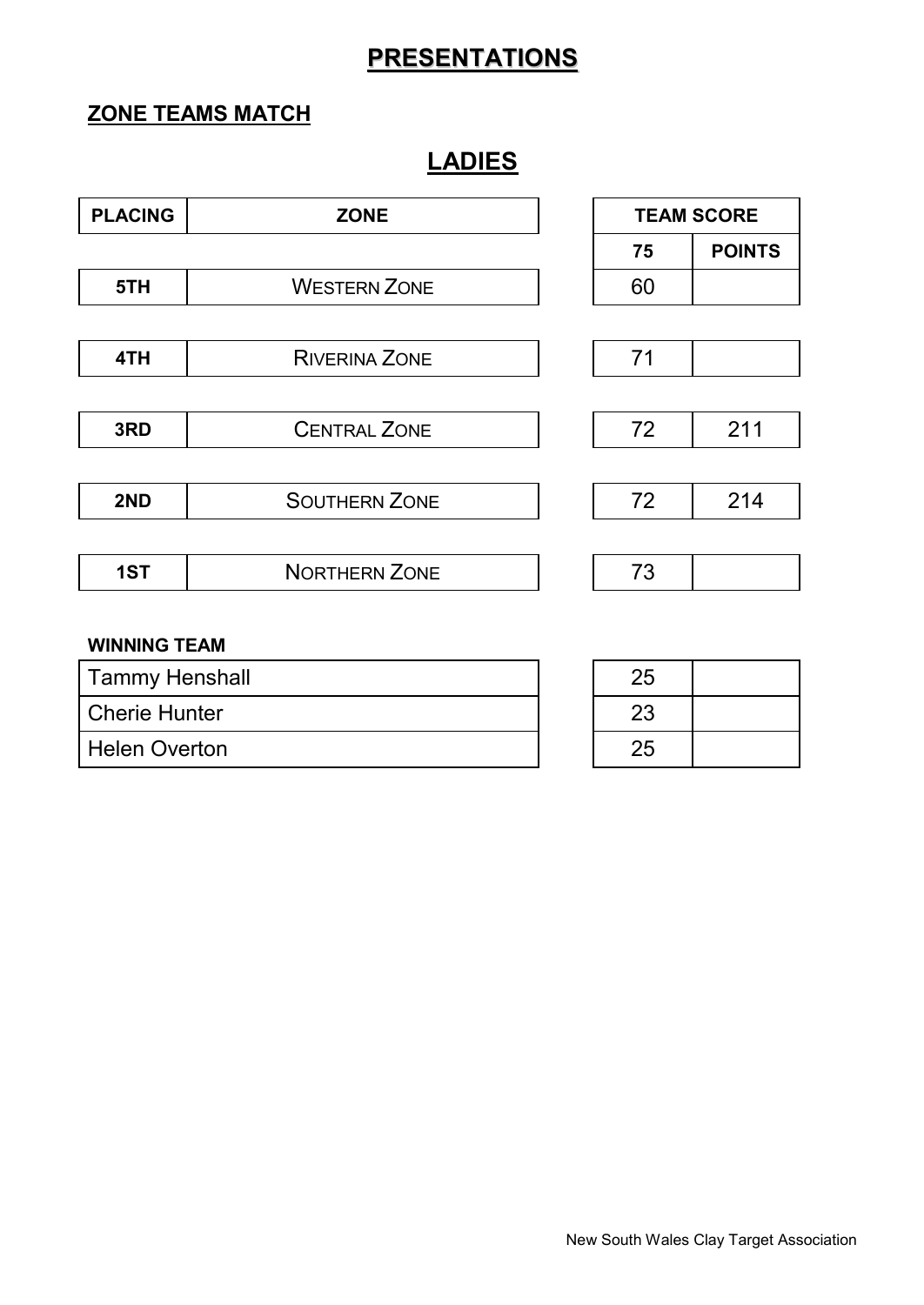### **ZONE TEAMS MATCH**

# **JUNIOR**

| <b>PLACING</b> | <b>ZONE</b>           | <b>TEAM SCORE</b> |               |
|----------------|-----------------------|-------------------|---------------|
|                |                       | 75                | <b>POINTS</b> |
| 5TH            | <b>WESTERN ZONE</b>   | 66                |               |
|                |                       |                   |               |
| 4TH            | <b>NORTHERN ZOONE</b> | 69                |               |
|                |                       |                   |               |
| 3RD            | <b>CENTRAL ZONE</b>   | 70                |               |
|                |                       |                   |               |
| 2ND            | <b>RIVERINA ZONE</b>  | 73                |               |
|                |                       |                   |               |
| 1ST            | <b>SOUTHERN ZONE</b>  | 74                |               |
|                |                       |                   |               |

| <b>Kai Barlow</b>  | 25 |
|--------------------|----|
| Cooper Mooney      | 24 |
| <b>Andrew Clay</b> | 25 |

| 25 |  |
|----|--|
| 24 |  |
| 25 |  |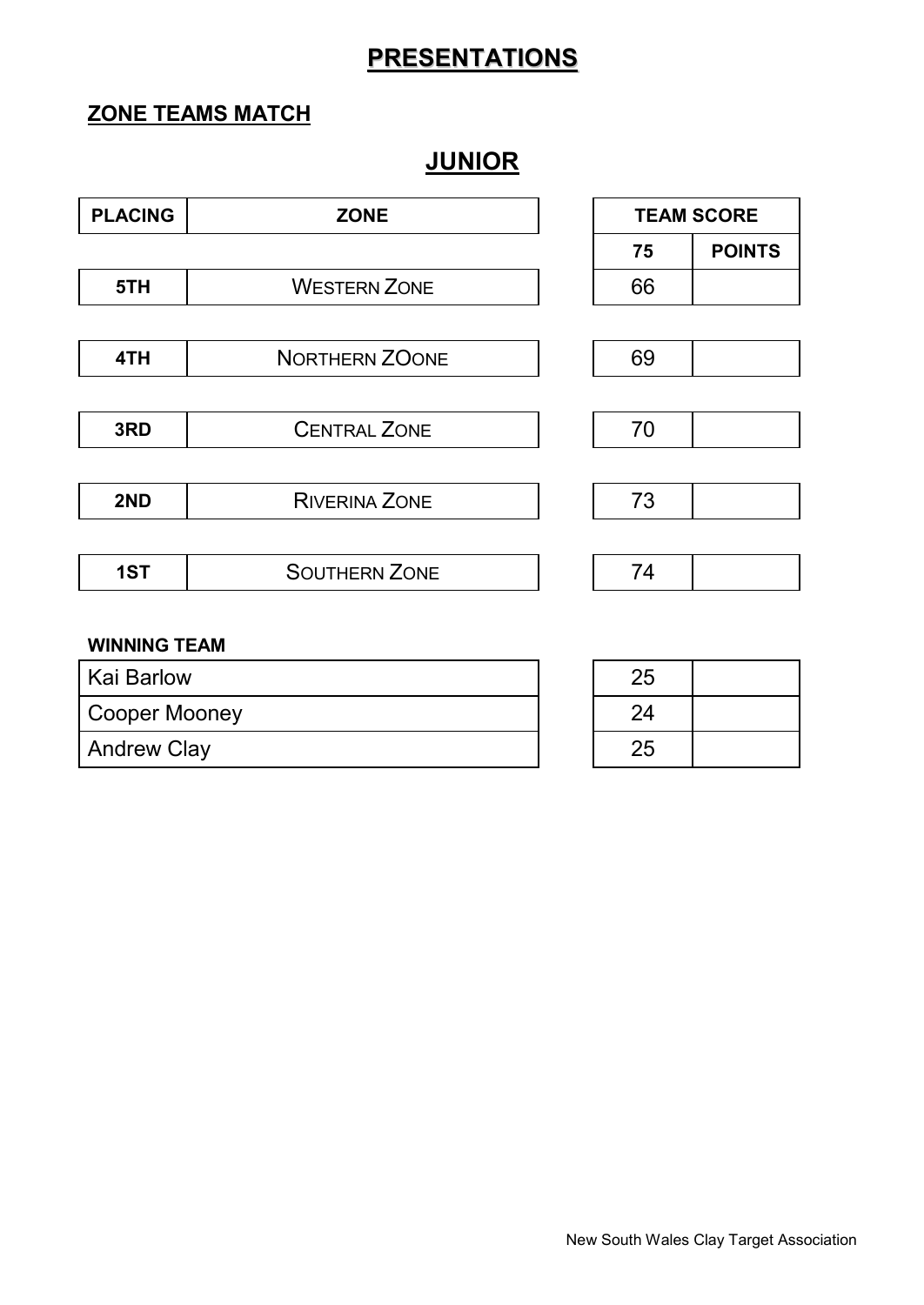### **ZONE TEAMS MATCH**

### **VETERAN**

| <b>PLACING</b> | <b>ZONE</b>          |    | <b>TEAM SCORE</b> |
|----------------|----------------------|----|-------------------|
|                |                      | 75 | <b>POINTS</b>     |
| 5TH            | <b>WESTERN ZONE</b>  | 72 |                   |
|                |                      |    |                   |
| 4TH            | <b>CENTRAL ZONE</b>  | 73 |                   |
|                |                      |    |                   |
| 3RD            | <b>RIVERINA ZONE</b> | 74 |                   |
|                |                      |    |                   |
| 2ND            | <b>NORTHERN ZONE</b> | 75 | 222               |
|                |                      |    |                   |
| 1ST            | <b>SOUTHERN ZONE</b> | 75 | 222               |
|                |                      |    |                   |

| <b>Gary Rootes</b>     | 25 |
|------------------------|----|
| <b>Andrew Tsolakis</b> |    |
| Lou Galea              |    |

| 25 |  |
|----|--|
| 25 |  |
| 25 |  |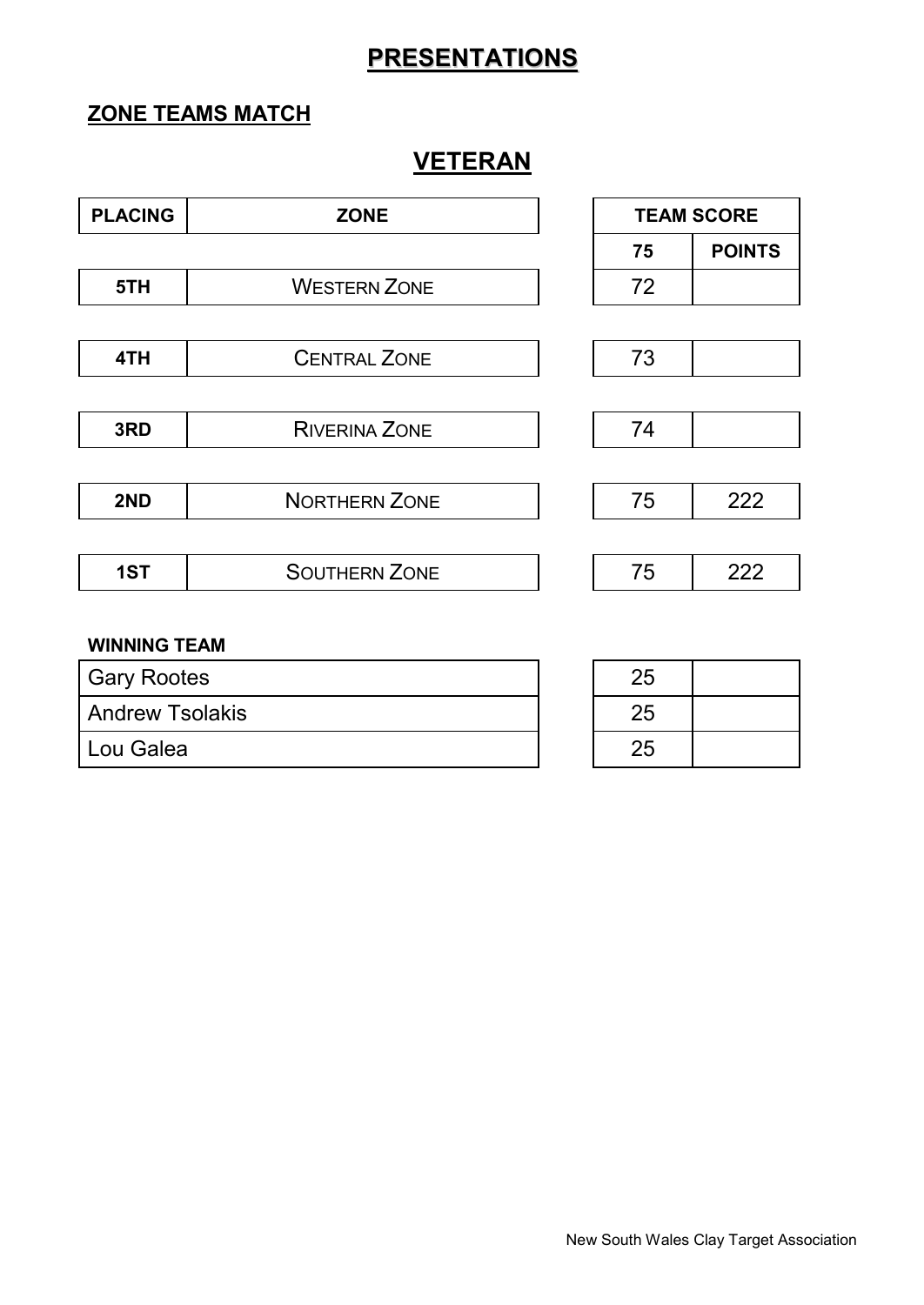### *NSWCTA HANDICAP*

#### **SPONSORED BY:** Bronze Wing Ammunition

| <b>OVERALL:</b> | Silver NSW Badge       |
|-----------------|------------------------|
|                 | <b>NSWCTA Red Sash</b> |

- SECOND: NSWCTA Keyring
- **THIRD:** NSWCTA Keyring
- **FORTH:** NSWCTA Keyring
- **FIFTH:** NSWCTA Keyring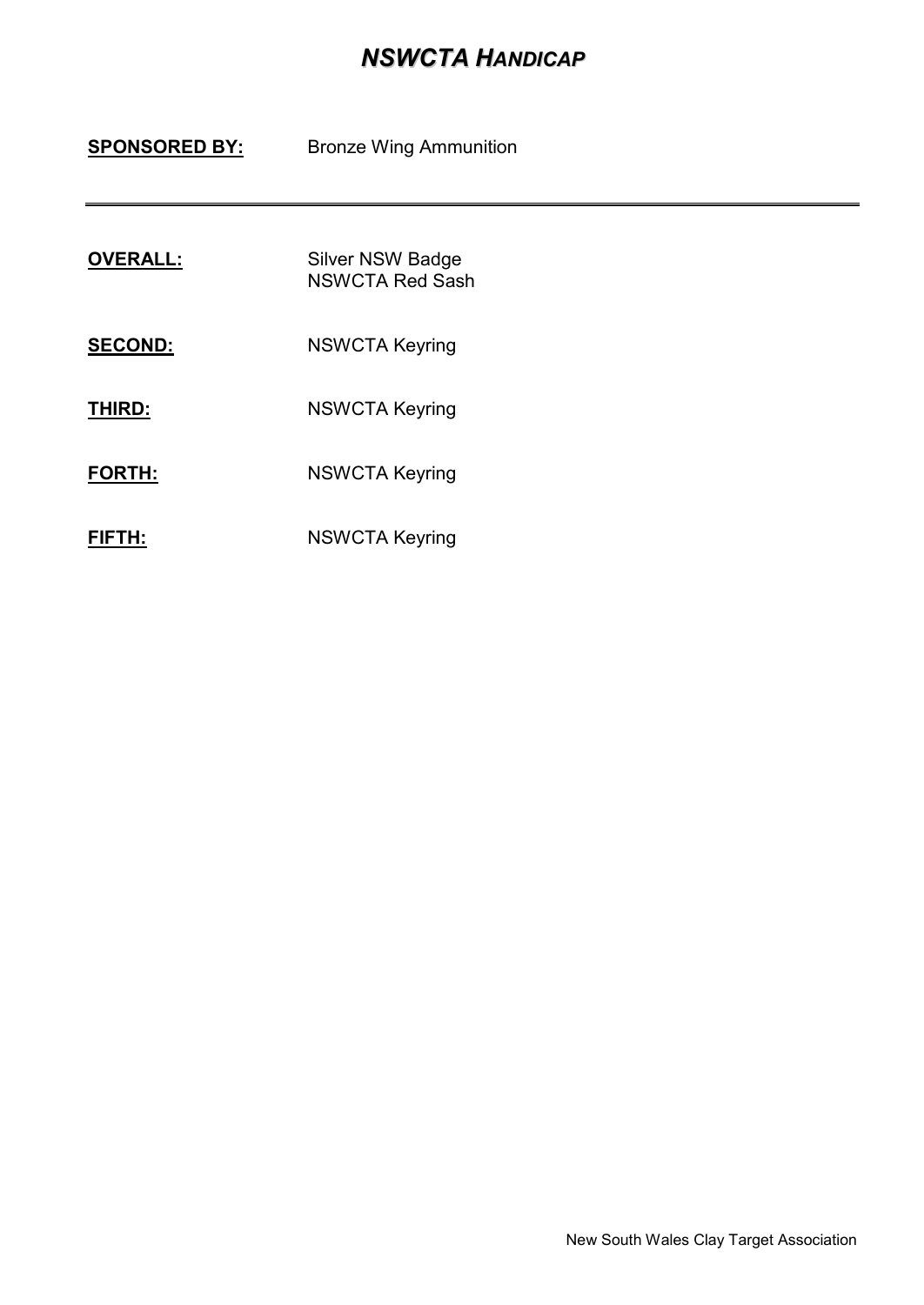# *NSWCTA HANDICAP - 50T*

|                 | <b>NAME</b>             | <b>MTRG</b> | <b>SCORE</b> | <b>TGTS</b> | <b>CLUB</b>                       | <b>STATE</b> |
|-----------------|-------------------------|-------------|--------------|-------------|-----------------------------------|--------------|
| 5 <sup>TH</sup> | <b>Matt Corkill</b>     |             | 63           | 64          | <b>BOOROWA GC</b>                 | <b>NSW</b>   |
| 4 <sup>TH</sup> | Craig Fitzgerald        |             | 66           | 67          | ECHUCA CTC                        | <b>VIC</b>   |
| 3 <sup>RD</sup> | <b>Matthew Patmore</b>  |             | 69           | 70          | <b>WEST WYALONG</b><br><b>CTC</b> | <b>NSW</b>   |
| $2^{ND}$        | <b>Nathan McDonnell</b> |             | 72           | 73          | <b>WERRIBEE CTC</b>               | <b>VIC</b>   |
| 1 <sup>ST</sup> | James Hayden            |             | 73           | 73          | NOORAT GC                         | VIC          |

**TOTAL COMPETITORS** 296

| <b>LADIES</b> | <b>JUNIOR</b> | <b>VETERAN</b> | <b>POSSIBLES</b> |
|---------------|---------------|----------------|------------------|
| 39            | 49            | 36             |                  |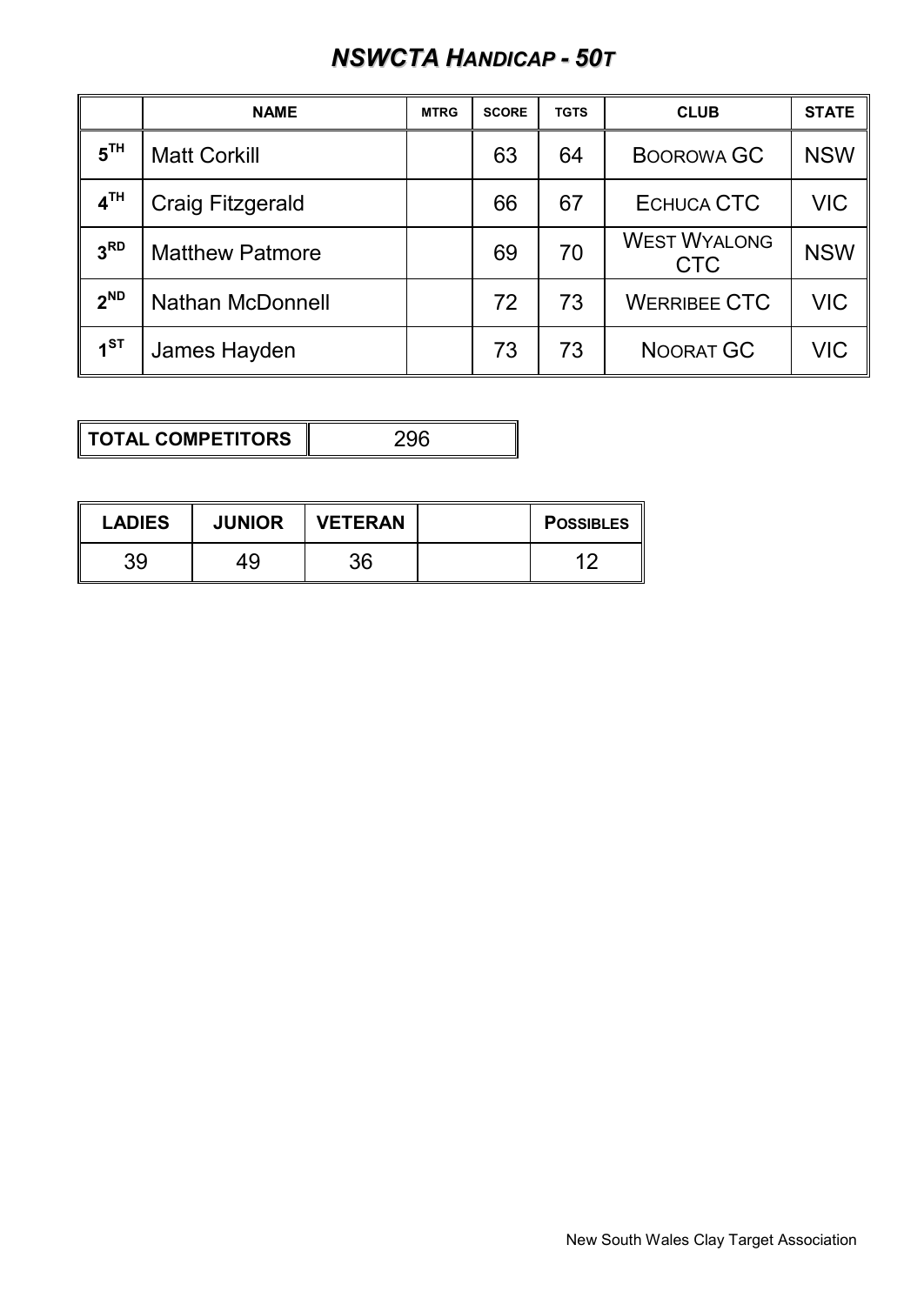### *NSWCTA SINGLE BARREL CHAMPIONSHIP*

| <b>SPONSORED BY:</b> |                                             | <b>NIOA Trading</b>                        |  |  |
|----------------------|---------------------------------------------|--------------------------------------------|--|--|
|                      |                                             |                                            |  |  |
| <b>OVERALL:</b>      |                                             | Silver NSW Badge<br><b>NSWCTA Red Sash</b> |  |  |
| <b>GRADED:</b>       |                                             | $AA$ 1 <sup>st</sup> – NSWCTA Medal        |  |  |
|                      |                                             | $2nd$ – NSWCTA Medal                       |  |  |
|                      |                                             | 3rd - NSWCTA Medal                         |  |  |
|                      | $\mathbf{A}$                                | 1 <sup>st</sup> – NSWCTA Medal             |  |  |
|                      |                                             | $2^{nd}$ – NSWCTA Medal                    |  |  |
|                      |                                             | 3rd - NSWCTA Medal                         |  |  |
|                      | B                                           | 1 <sup>st</sup> – NSWCTA Medal             |  |  |
|                      |                                             | $2nd$ – NSWCTA Medal                       |  |  |
|                      |                                             | 3rd - NSWCTA Medal                         |  |  |
|                      | C                                           | 1 <sup>st</sup> – NSWCTA Medal             |  |  |
|                      |                                             | $2nd$ – NSWCTA Medal                       |  |  |
|                      |                                             | $3rd$ – NSWCTA Medal                       |  |  |
| <b>LADIES:</b>       | <b>NSWCTA Red Sash &amp; Donated Trophy</b> |                                            |  |  |
| <b>JUNIOR:</b>       | NSWCTA Red Sash & Donated Trophy            |                                            |  |  |
| <b>VETERAN:</b>      | <b>NSWCTA Red Sash &amp; Donated Trophy</b> |                                            |  |  |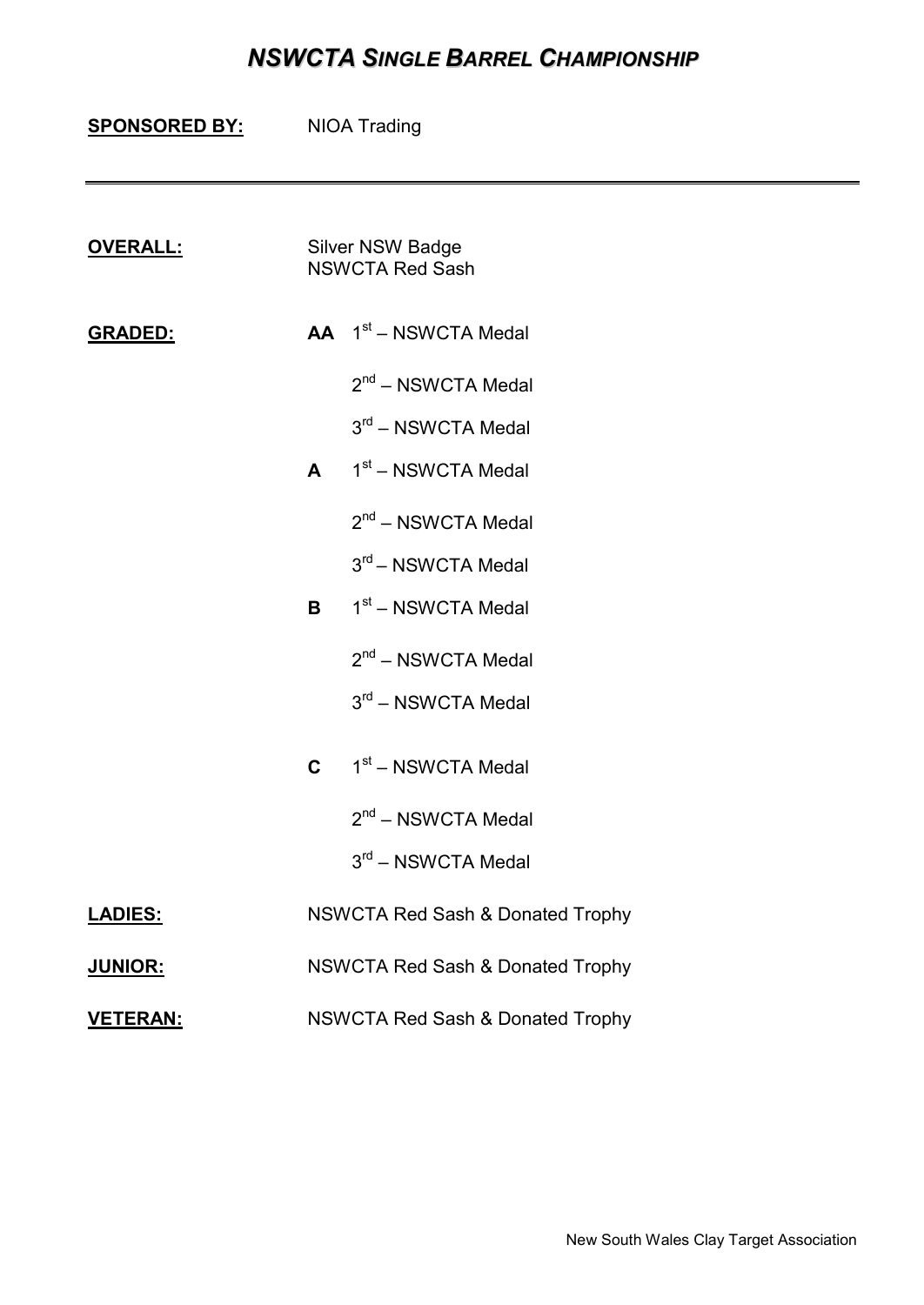# *NSWCTA SINGLE BARREL CHAMPIONSHIP - 50T*

|                     | <b>NAME</b>             | <b>SCORE</b> | <b>TGTS</b> | <b>CLUB</b>           | <b>STATE</b> |
|---------------------|-------------------------|--------------|-------------|-----------------------|--------------|
| $3^{RD}C$           | Colette Houghton        | 44           | 51          | <b>FRANKSTON</b>      | <b>VIC</b>   |
| $2^{ND}C$           | <b>Kylie Hibbert</b>    | 47           | 54          | <b>NSW GC</b>         | <b>NSW</b>   |
| $1ST$ C             | Lauren Love             | 48           | 54          | <b>GOOLMA GC</b>      | <b>NSW</b>   |
| $3^{RD}$ B          | <b>Steven Psichalos</b> | 47           | 50          | <b>WERRIBEE GC</b>    | <b>VIC</b>   |
| $2^{ND}$ B          | <b>Brian Frost</b>      | 52           | 56          | <b>GOULBURN CTC</b>   | <b>NSW</b>   |
| 1 <sup>ST</sup> B   | Melissa Crane           | 51           | 56          | <b>TUMUT CTC</b>      | <b>NSW</b>   |
| $3^{RD}A$           | Jim Mortys              | 64           | 66          | <b>CECIL PARK CTC</b> | <b>NSW</b>   |
| $2^{ND}$ A          | <b>Glenn Rathbone</b>   | 51           | 53          | ECHUCA CTC            | <b>VIC</b>   |
| 1 <sup>ST</sup> A   | <b>Cherie Hunter</b>    | 52           | 53          | <b>TAMWORTH CTC</b>   | <b>NSW</b>   |
| 3 <sup>RD</sup> AA  | <b>Glenn Kable</b>      | 84           | 85          | <b>NSW GC</b>         | <b>NSW</b>   |
| $2^{ND}$ AA         | <b>Stephen Atkins</b>   | 88           | 89          | ECHUCA CTC            | <b>VIC</b>   |
| 1 <sup>ST</sup> AA  | <b>Terry Walls</b>      | 149          | 150         | YARRAWONGA GC         | <b>VIC</b>   |
| 1 <sup>ST</sup> L   | <b>Vivien Moore</b>     | 50           | 50          | <b>SURAT CTC</b>      | QLD          |
| $1^{ST}$ J          | Cooper Mooney           | 50           | 50          | <b>GOULBURN CTC</b>   | <b>NSW</b>   |
| 1 <sup>ST</sup> V   | <b>Graham Baylis</b>    | 50           | 50          | NARRABRI CTC          | <b>NSW</b>   |
| 1 <sup>ST</sup> O/A | <b>Brad Henshell</b>    | 150          | 150         | <b>TANMWORTH CTC</b>  | <b>NSW</b>   |

| <b>LADIES</b> | <b>JUNIOR</b> | <b>VETERAN</b> |    |                          | <b>POSSIBLES</b> |
|---------------|---------------|----------------|----|--------------------------|------------------|
| 44            | 52            | 40             |    |                          | 14               |
| AA            | A             | В              | C  | <b>TOTAL COMPETITORS</b> | 320              |
| 197           | 69            | 28             | 26 |                          |                  |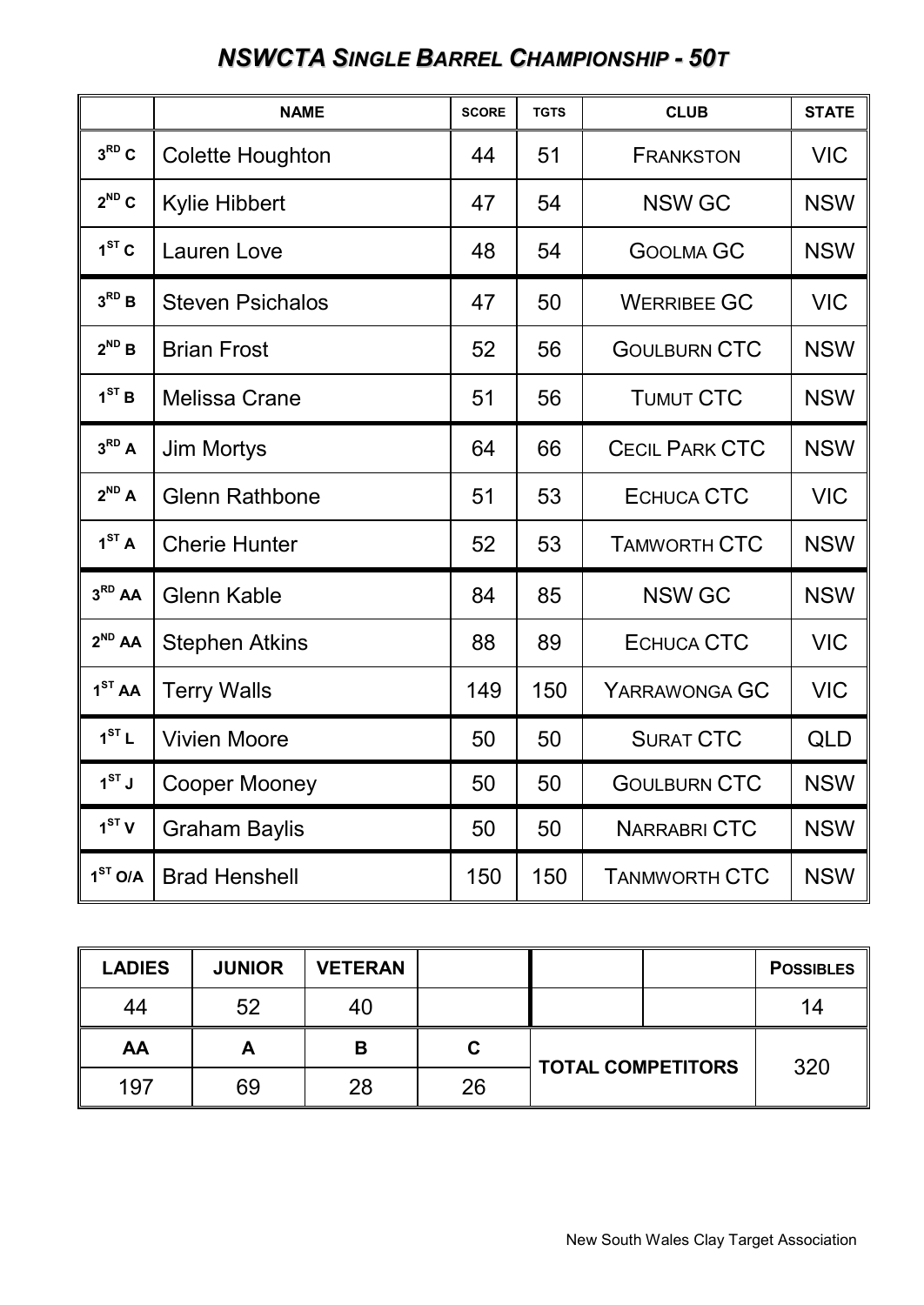### *NSWCTA DOUBLE BARREL CHAMPIONSHIP*

| <u>SPONSORED BY:</u> | <b>Beretta</b>                              |                                                   |  |  |
|----------------------|---------------------------------------------|---------------------------------------------------|--|--|
| <b>OVERALL:</b>      |                                             | <b>Silver NSW Badge</b><br><b>NSWCTA Red Sash</b> |  |  |
| <b>GRADED:</b>       |                                             | $AA$ 1 <sup>st</sup> – NSWCTA Medal               |  |  |
|                      |                                             | $2^{nd}$ – NSWCTA Medal                           |  |  |
|                      |                                             | $3rd$ – NSWCTA Medal                              |  |  |
|                      | $\mathbf{A}$                                | 1 <sup>st</sup> – NSWCTA Medal                    |  |  |
|                      |                                             | 2 <sup>nd</sup> – NSWCTA Medal                    |  |  |
|                      |                                             | $3rd$ – NSWCTA Medal                              |  |  |
|                      | B                                           | 1 <sup>st</sup> – NSWCTA Medal                    |  |  |
|                      |                                             | 2 <sup>nd</sup> – NSWCTA Medal                    |  |  |
|                      |                                             | $3rd$ – NSWCTA Medal                              |  |  |
|                      | $\mathbf{C}$                                | 1 <sup>st</sup> – NSWCTA Medal                    |  |  |
|                      |                                             | $2nd - NSWCTA Medal$                              |  |  |
|                      |                                             | $3rd$ – NSWCTA Medal                              |  |  |
| <b>LADIES:</b>       |                                             | <b>NSWCTA Red Sash &amp; Donated Trophy</b>       |  |  |
| <b>JUNIOR:</b>       |                                             | <b>NSWCTA Red Sash &amp; Donated Trophy</b>       |  |  |
| <b>VETERAN:</b>      | <b>NSWCTA Red Sash &amp; Donated Trophy</b> |                                                   |  |  |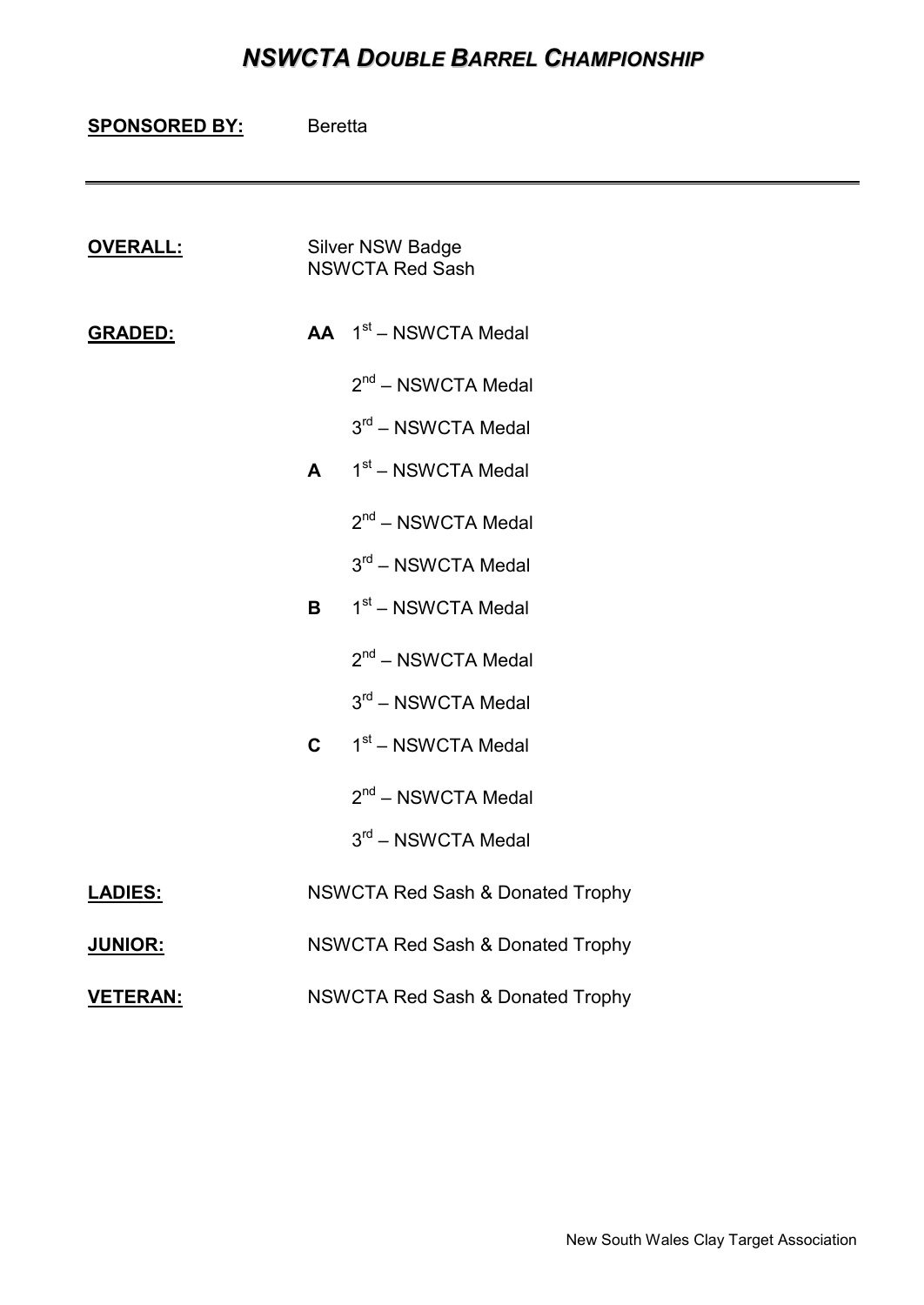# *NSWCTA DOUBLE BARREL CHAMPIONSHIP - 50T*

|                     | <b>NAME</b>               | <b>SCORE</b> | <b>TGTS</b> | <b>CLUB</b>            | <b>STATE</b> |
|---------------------|---------------------------|--------------|-------------|------------------------|--------------|
| $3RD$ C             | <b>Colette Houghton</b>   | 94           | 95          | <b>FRANKSTON</b>       | <b>VIC</b>   |
| $2^{ND}C$           | <b>Richard Marshall</b>   | 51           | 52          | <b>SINGLETON CTC</b>   | <b>NSW</b>   |
| $1ST$ C             | <b>Jack Turner</b>        | 52           | 52          | <b>CESSNOCK CTC</b>    | <b>NSW</b>   |
| $3^{RD}$ B          | <b>Oliver Rogers</b>      | 62           | 64          | <b>GOOLMA GC</b>       | <b>NSW</b>   |
| $2^{ND}$ B          | <b>Steven Psichalos</b>   | 155          | 157         | <b>WERRIBEE GC</b>     | <b>VIC</b>   |
| 1 <sup>ST</sup> B   | David Hunter              | 156          | 157         | <b>ORANGE CTC</b>      | <b>NSW</b>   |
| $3^{RD}$ A          | <b>William Smithwick</b>  | 92           | 93          | <b>MELBOURNE GC</b>    | <b>VIC</b>   |
| $2^{ND}$ A          | Benjamin Bartolo          | 111          | 112         | <b>CECIL PARK CTC</b>  | <b>NSW</b>   |
| 1 <sup>ST</sup> A   | <b>Andrew Evans</b>       | 112          | 112         | <b>COLEAMBALLY CTC</b> | <b>NSW</b>   |
| 3 <sup>RD</sup> AA  | <b>Matt Schiller</b>      | 508          | 509         | <b>BOOROWA GC</b>      | <b>NSW</b>   |
| $2^{ND}$ AA         | <b>Tony Arvanitakis</b>   | 623          | 624         | <b>NSW GC</b>          | <b>NSW</b>   |
| 1 <sup>ST</sup> AA  | John Sleightholme         | 777          | 778         | <b>TAMWORTH CTC</b>    | <b>NSW</b>   |
| 1 <sup>ST</sup> L   | <b>Taylah-Jane Turner</b> | 136          | 136         | <b>CESSNOCK CTC</b>    | <b>NSW</b>   |
| 1 <sup>ST</sup> J   | <b>Mitchell Iles</b>      | 151          | 151         | <b>MELBOURNE GC</b>    | <b>VIC</b>   |
| 1 <sup>ST</sup> V   | David Wilson              | 216          | 216         | <b>PARKES GC</b>       | <b>NSW</b>   |
| 1 <sup>ST</sup> O/A | <b>Daryl Stevens</b>      | 778          | 778         | <b>TOOGOOLAWAH CTC</b> | <b>QLD</b>   |

| <b>LADIES</b> | <b>JUNIOR</b> | <b>VETERAN</b> |    |                          | <b>POSSIBLES</b> |
|---------------|---------------|----------------|----|--------------------------|------------------|
| 43            | 52            | 40             |    |                          | 120              |
| AA            | A             | В              | С  | <b>TOTAL COMPETITORS</b> | 324              |
| 198           | 73            | つ7             | 26 |                          |                  |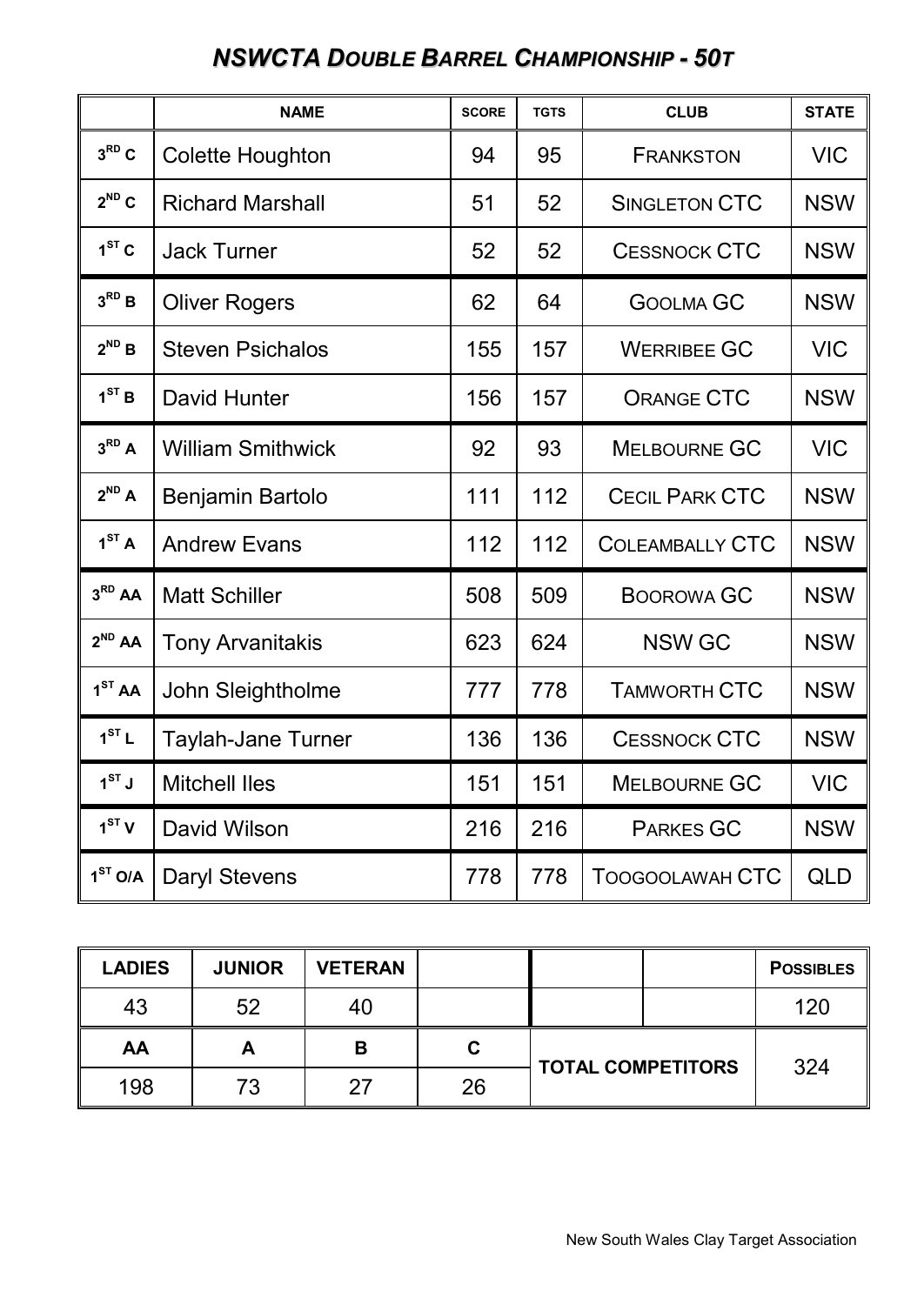### *NSWCTA POINTS SCORE CHAMPIONSHIP*

|                 | <b>SPONSORED BY:</b> OSA Firearms Ammunition Accessories |  |  |  |  |  |  |
|-----------------|----------------------------------------------------------|--|--|--|--|--|--|
| <b>OVERALL:</b> | <b>Silver NSW Badge</b>                                  |  |  |  |  |  |  |
|                 | <b>NSWCTA Red Sash</b><br><b>Cash Prize</b>              |  |  |  |  |  |  |
| <b>GRADED:</b>  | $AA$ 1 <sup>st</sup> – NSWCTA Medal                      |  |  |  |  |  |  |
|                 | $2nd - NSWCTA Medal$                                     |  |  |  |  |  |  |
|                 | 3rd - NSWCTA Medal                                       |  |  |  |  |  |  |
|                 | 1st - NSWCTA Medal<br>$\mathbf{A}$                       |  |  |  |  |  |  |
|                 | $2nd - NSWCTA Medal$                                     |  |  |  |  |  |  |
|                 | 3rd - NSWCTA Medal                                       |  |  |  |  |  |  |
|                 | 1 <sup>st</sup> – NSWCTA Medal<br>B                      |  |  |  |  |  |  |
|                 | $2^{nd}$ – NSWCTA Medal                                  |  |  |  |  |  |  |
|                 | 3rd - NSWCTA Medal                                       |  |  |  |  |  |  |
|                 | $1st$ – NSWCTA Medal<br>$\mathbf{C}$                     |  |  |  |  |  |  |
|                 | $2^{nd}$ – NSWCTA Medal                                  |  |  |  |  |  |  |
|                 | 3rd - NSWCTA Medal                                       |  |  |  |  |  |  |
| <u>LADIES:</u>  | <b>NSWCTA Red Sash &amp; Donated Trophy</b>              |  |  |  |  |  |  |
| <b>JUNIOR:</b>  | <b>NSWCTA Red Sash &amp; Donated Trophy</b>              |  |  |  |  |  |  |
| <b>VETERAN:</b> | <b>NSWCTA Red Sash &amp; Donated Trophy</b>              |  |  |  |  |  |  |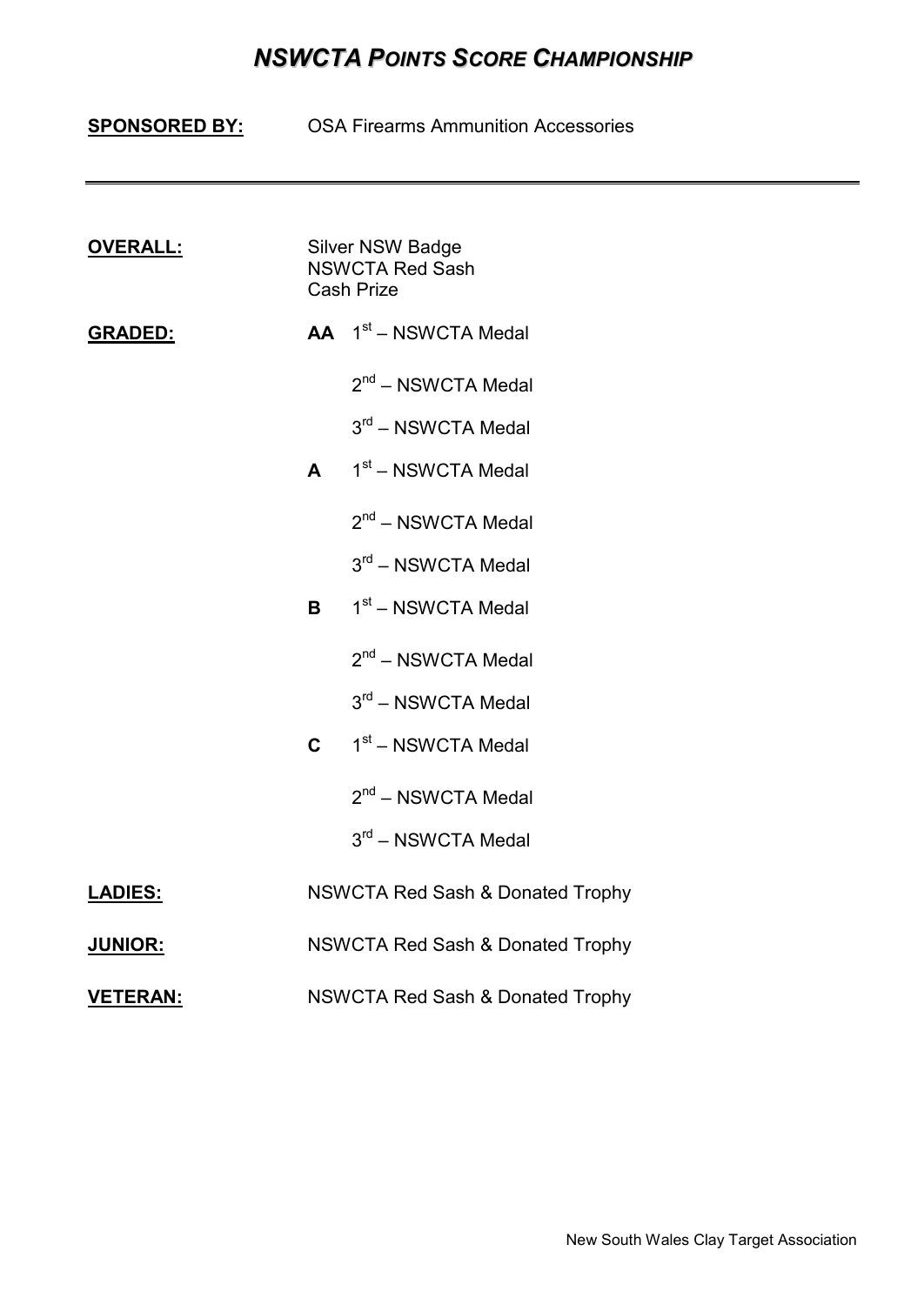# *NSWCTA POINTSCORE CHAMPIONSHIP - 50T*

|                     | <b>NAME</b>              | <b>SCORE</b> | <b>TGTS</b> | <b>CLUB</b>                                   | <b>STATE</b> |
|---------------------|--------------------------|--------------|-------------|-----------------------------------------------|--------------|
| $3^{RD}C$           | <b>Kyile Hibbert</b>     | 140          | 150         | <b>NSW GC</b>                                 | <b>NSW</b>   |
| $2^{ND}C$           | Colette Houghton         | 141          | 150         | <b>FRANKSTON</b>                              | <b>VIC</b>   |
| $1ST$ C             | <b>Jack Turner</b>       | 142          | 150         | <b>CESSNOCK CTC</b>                           | <b>NSW</b>   |
| $3^{RD}B$           | <b>Brent Suprain</b>     | 143          | 150         | <b>NEWCASTLE LAKE</b><br><b>MACQUARIE CTC</b> | <b>NSW</b>   |
| $2^{ND}$ B          | <b>Cameron Steinmetz</b> | 145          | 150         | <b>WAGGA GC</b>                               | <b>NSW</b>   |
| 1 <sup>ST</sup> B   | <b>Steven Psichalos</b>  | 150          | 150         | <b>WERRIBEE GC</b>                            | <b>VIC</b>   |
| $3^{RD}A$           | <b>Timmothy Shorrock</b> | 164          | 166         | <b>GOULBURN CTC</b>                           | <b>NSW</b>   |
| $2^{ND}$ A          | Daniel Jehu              | 165          | 166         | <b>NOORAT GC</b>                              | <b>VIC</b>   |
| 1 <sup>ST</sup> A   | Joe Mooney               | 150          | 150         | <b>GOULBURN CTC</b>                           | <b>NSW</b>   |
| 3 <sup>RD</sup> AA  | <b>Steve Haberman</b>    | 230          | 231         | ECHUCA CTC                                    | <b>VIC</b>   |
| $2^{ND}$ AA         | <b>Glenn Kable</b>       | 281          | 282         | <b>NSW GC</b>                                 | <b>NSW</b>   |
| 1 <sup>ST</sup> AA  | Dan Power                | 311          | 312         | <b>MAJURA PARK GC</b>                         | <b>NSW</b>   |
| 1 <sup>ST</sup> L   | <b>Libby Clarke</b>      | 149          | 150         | <b>PORT MACQUARIE</b><br><b>CTC</b>           | <b>NSW</b>   |
| $1^{ST}$ J          | <b>Cooper Mooney</b>     | 150          | 150         | <b>GOULBURN CTC</b>                           | <b>NSW</b>   |
| 1 <sup>ST</sup> V   | <b>Donald Morris</b>     | 153          | 153         | COBAR CTC                                     | <b>NSW</b>   |
| 1 <sup>ST</sup> O/A | <b>Matthew Stokes</b>    | 312          | 312         | PORT AUGUSTA GC                               | <b>SA</b>    |

| <b>LADIES</b> | <b>JUNIOR</b> | <b>VETERAN</b> |    |                          | <b>POSSIBLES</b> |
|---------------|---------------|----------------|----|--------------------------|------------------|
| 40            | 50            | 37             |    |                          |                  |
| AA            | A             | B              | С  | <b>TOTAL COMPETITORS</b> | 302              |
| 191           | 66            | 25             | 20 |                          |                  |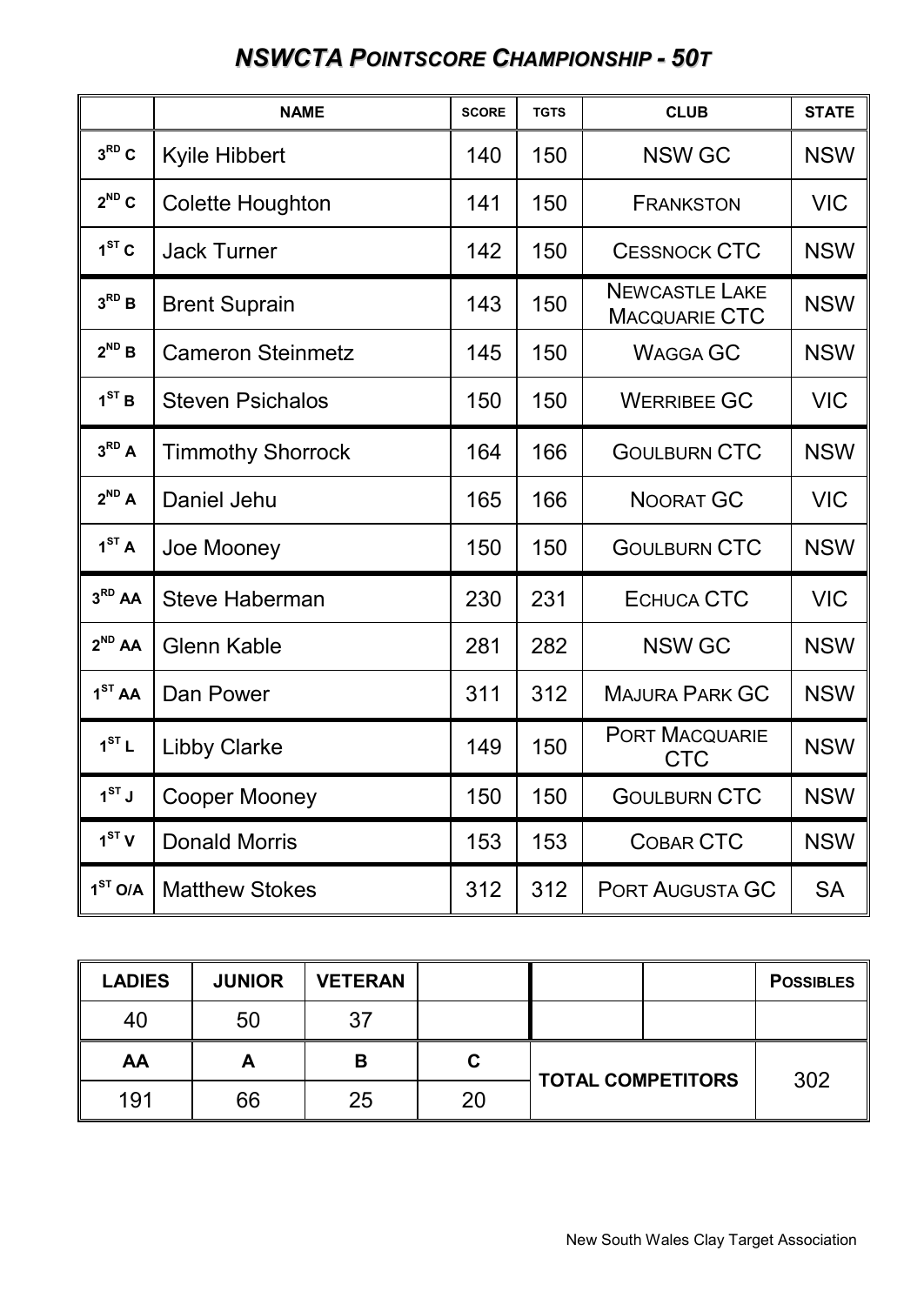### *NSW CLUB TEAMS MATCH*

**(in conjunction with NSWCTA Point Score Championship)**

### **3 PERSON TEAM**

|                | <b>CLUB</b>       | <b>SCORE/450</b> |     |
|----------------|-------------------|------------------|-----|
| $=2ND$         | <b>NOORAT GC</b>  | 450<br>441       |     |
| $=2ND$         | <b>BOOROWA GC</b> | 441              | 450 |
| $=2ND$         | <b>NSW GC</b>     | 441              | 450 |
| 1 <sub>1</sub> | <b>NSW GC</b>     | 447              | 450 |

|             | <b>TEAM MEMBERS -</b> |     |     |  |  |
|-------------|-----------------------|-----|-----|--|--|
| 1           | <b>Glenn Kable</b>    | 150 | 150 |  |  |
| $\mathbf 2$ | <b>Arty Del-Ben</b>   | 148 | 150 |  |  |
| 3           | <b>John Maxwell</b>   | 149 | 150 |  |  |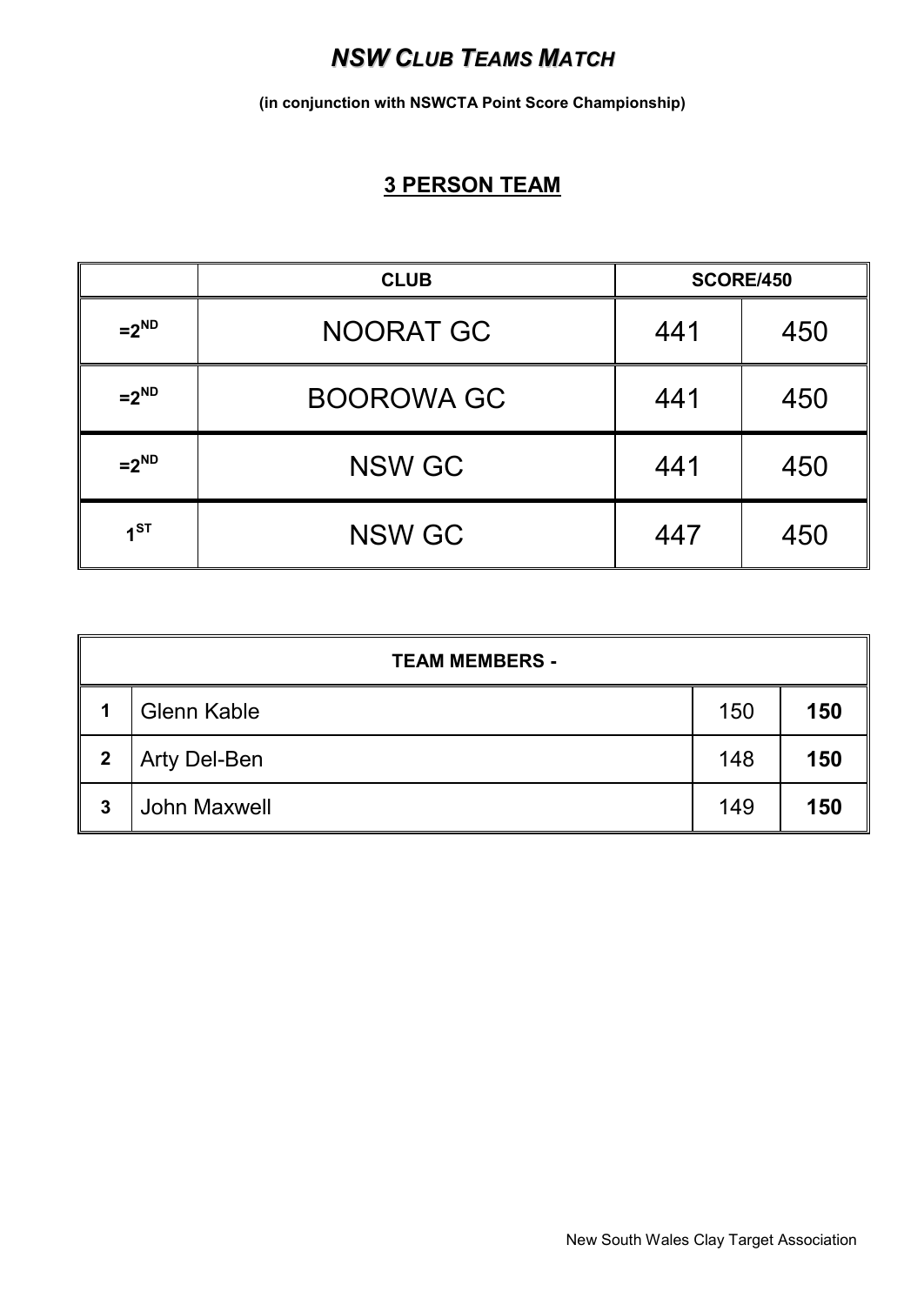|                         | <b>NAME</b>             | <b>SCORE</b><br>250 | <b>CLUB</b>             |
|-------------------------|-------------------------|---------------------|-------------------------|
| 1                       | <b>Glenn Kable</b>      | 250                 | <b>NSW GC</b>           |
| $\mathbf{2}$            | <b>Brad Henshall</b>    | 249                 | <b>TAMWORTH CTC</b>     |
| $\mathbf{3}$            | <b>Clive Foster</b>     | 249                 | <b>WEST WYALONG CTC</b> |
| $\overline{\mathbf{4}}$ | <b>Matt Schiller</b>    | 248                 | <b>BOOROWA GC</b>       |
| 5                       | <b>Brian Doyle</b>      | 248                 | <b>HAY GC</b>           |
| 6                       | Dan Power               | 248                 | <b>MAJURA PARK GC</b>   |
| $\overline{7}$          | <b>Robert Southwell</b> | 248                 | <b>MAJURA PARK GC</b>   |
| 8                       | <b>John Harris</b>      | 247                 | <b>NARRABRI CTC</b>     |
| 9                       | <b>Arthur Turner</b>    | 247                 | COBAR CTC               |
| 10                      | <b>Bryan Manns</b>      | 247                 | COBAR CTC               |
| 11                      | <b>John Maxwell</b>     | 247                 | <b>NSW GC</b>           |
| 12                      | <b>Arty Del-Ben</b>     | 247                 | <b>NSW GC</b>           |
| 13                      | David Edmonds           | 247                 | <b>GUYRA GC</b>         |
| 14                      | Luke Ellison            | 247                 | <b>PARKES GC</b>        |
| 15                      | John Sleightholme       | 247                 | <b>TAMWORTH CTC</b>     |

# *OPEN STATE TEAM (IN QUALIFYING ORDER)*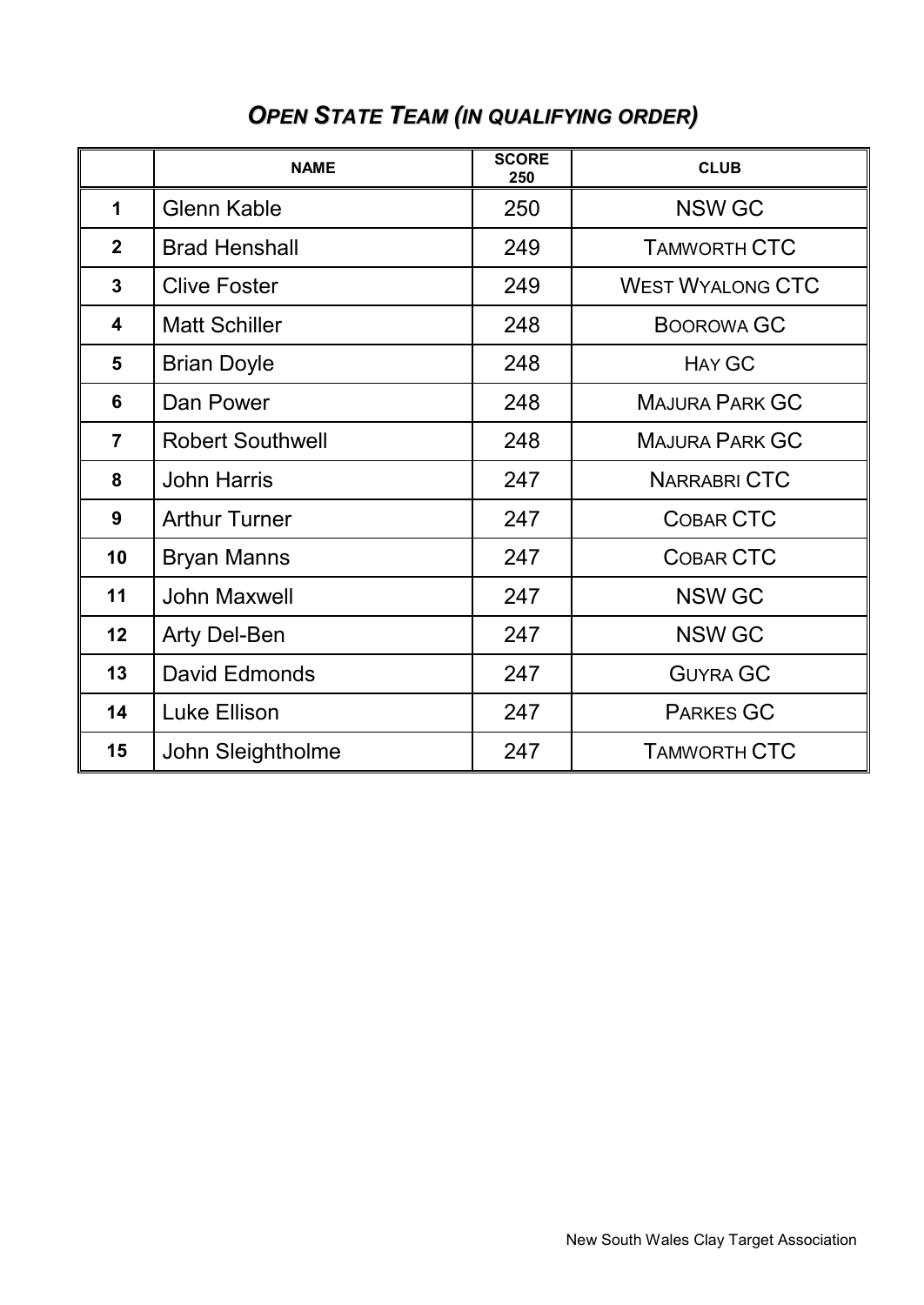# *STATE TEAM (IN QUALIFYING ORDER)*

| <b>JUNIOR</b><br>250    |                                            |     |                        |  |  |
|-------------------------|--------------------------------------------|-----|------------------------|--|--|
|                         | <b>NAME</b><br><b>SCORE</b><br><b>CLUB</b> |     |                        |  |  |
| 1                       | <b>Cooper Money</b>                        | 250 | <b>GOULBURN CTC</b>    |  |  |
| $\mathbf{2}$            | <b>Kai Barlow</b>                          | 247 | <b>NSW GC</b>          |  |  |
| 3                       | <b>Andrew Evens</b>                        | 246 | <b>COLEAMBALLY CTC</b> |  |  |
| $\overline{\mathbf{4}}$ | Jason Wilson                               | 245 | <b>COROWA GC</b>       |  |  |
| 5                       | <b>Mitchell Salafia</b>                    | 243 | <b>LEETON CTC</b>      |  |  |
| 6                       | <b>Brody Walters</b>                       | 243 | COOMA GC               |  |  |

| <b>LADIES</b><br>250    |                                            |     |                           |  |  |
|-------------------------|--------------------------------------------|-----|---------------------------|--|--|
|                         | <b>SCORE</b><br><b>CLUB</b><br><b>NAME</b> |     |                           |  |  |
| 1                       | Samantha Peck                              | 244 | <b>GOULBURN CTC</b>       |  |  |
| $\overline{2}$          | <b>Cherie Hunter</b>                       | 244 | <b>TAMWORTH CTC</b>       |  |  |
| $\overline{3}$          | <b>Libby Clarke</b>                        | 243 | <b>PORT MACQUARIE CTC</b> |  |  |
| $\overline{\mathbf{4}}$ | <b>Wendy Barton</b>                        | 242 | YASS CTC                  |  |  |
| 5                       | <b>Tanya Skinner</b>                       | 241 | <b>MAJURA PARK CTC</b>    |  |  |
| 6                       | <b>Kate Schiller</b>                       | 239 | <b>BOOROWA GC</b>         |  |  |

| <b>VETERANS</b><br>250  |                                            |     |                           |  |  |
|-------------------------|--------------------------------------------|-----|---------------------------|--|--|
|                         | <b>SCORE</b><br><b>NAME</b><br><b>CLUB</b> |     |                           |  |  |
| 1                       | <b>Jeffrey Nash</b>                        | 246 | <b>ORANGE CTC</b>         |  |  |
| $\mathbf{2}$            | <b>Geoff Baxter</b>                        | 246 | <b>GUYRA GC</b>           |  |  |
| 3                       | Donald Morris                              | 245 | COBAR CTC                 |  |  |
| $\overline{\mathbf{4}}$ | Geoffrey Jacobsen                          | 243 | <b>RICHMOND RIVER GC</b>  |  |  |
| 5                       | <b>Greg Pinner</b>                         | 243 | <b>ALBURY WODONGA CTC</b> |  |  |
| 6                       | <b>Richard Piotrowski</b>                  | 243 | <b>ORANGE CTC</b>         |  |  |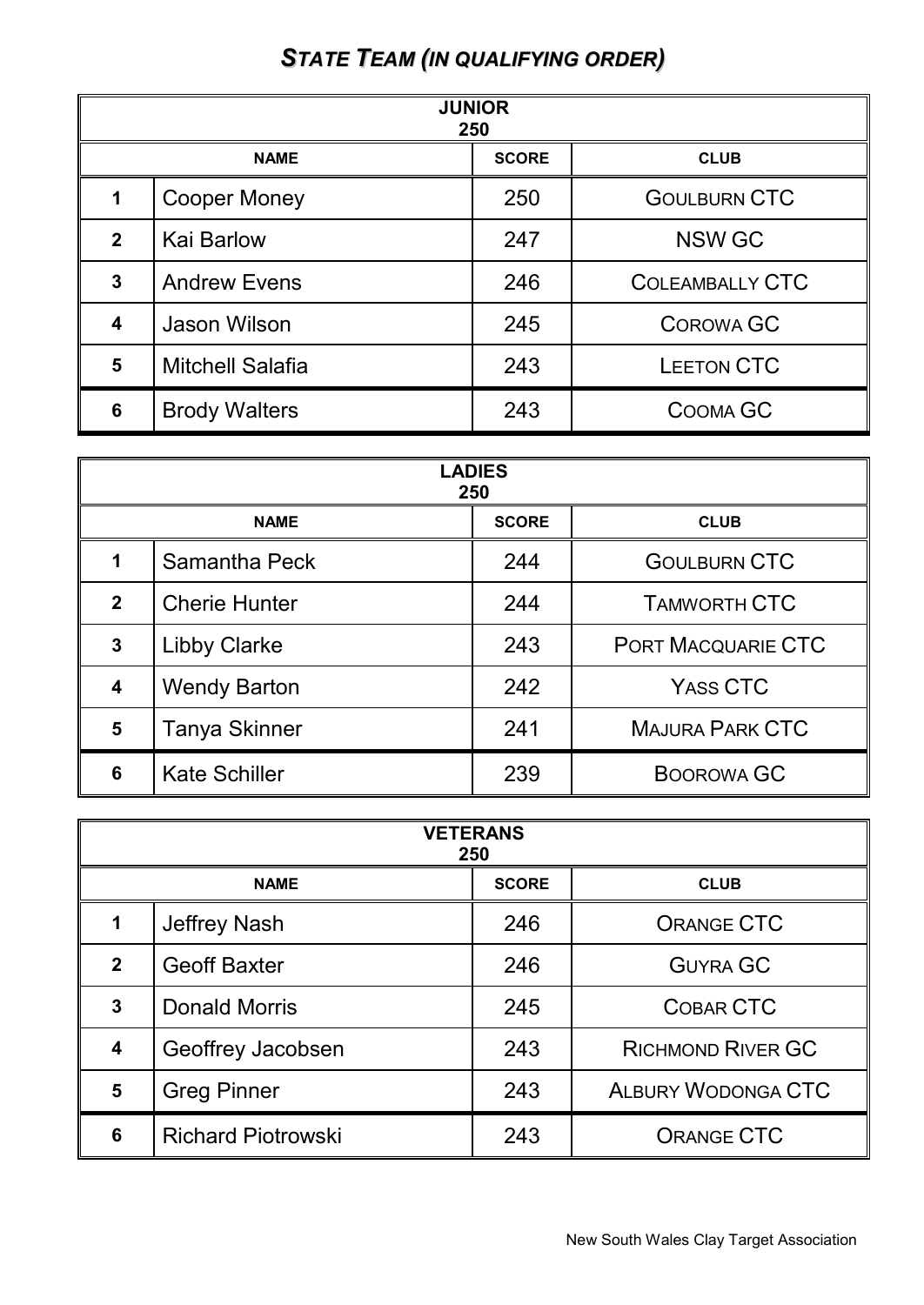### *TEAM GUN AWARDS*

#### *JUNIORS TEAM HIGH GUN*

| <b>NAME</b>         | <b>CLUB</b>     | <b>SCORE</b> |
|---------------------|-----------------|--------------|
| <b>Andrew Evens</b> | COLEAMBALLY CTC | 74/75        |

#### *LADIES TEAM HIGH GUN*

| <b>NAME</b>   | <b>CLUB</b>         | <b>SCORE</b> |
|---------------|---------------------|--------------|
| Samantha Peck | <b>GOULBURN CTC</b> | 75/75        |

#### *VETERANS HIGH GUN*

| <b>NAME</b>        | <b>CLUB</b> | <b>SCORE</b> |
|--------------------|-------------|--------------|
| <b>Greg Pinner</b> |             | 75/75        |

#### *TEAM HIGH GUN*

| <b>NAME</b>          | <b>CLUB</b> | <b>SCORE</b> |
|----------------------|-------------|--------------|
| <b>Arthur Turner</b> | COBAR CTC   | 152/153      |

### *STATE CHAMPION*

| <b>NAME</b> | <b>CLUB</b> | <b>SCORE</b> |
|-------------|-------------|--------------|
| Glenn Kable | NSW GC      | 274/275      |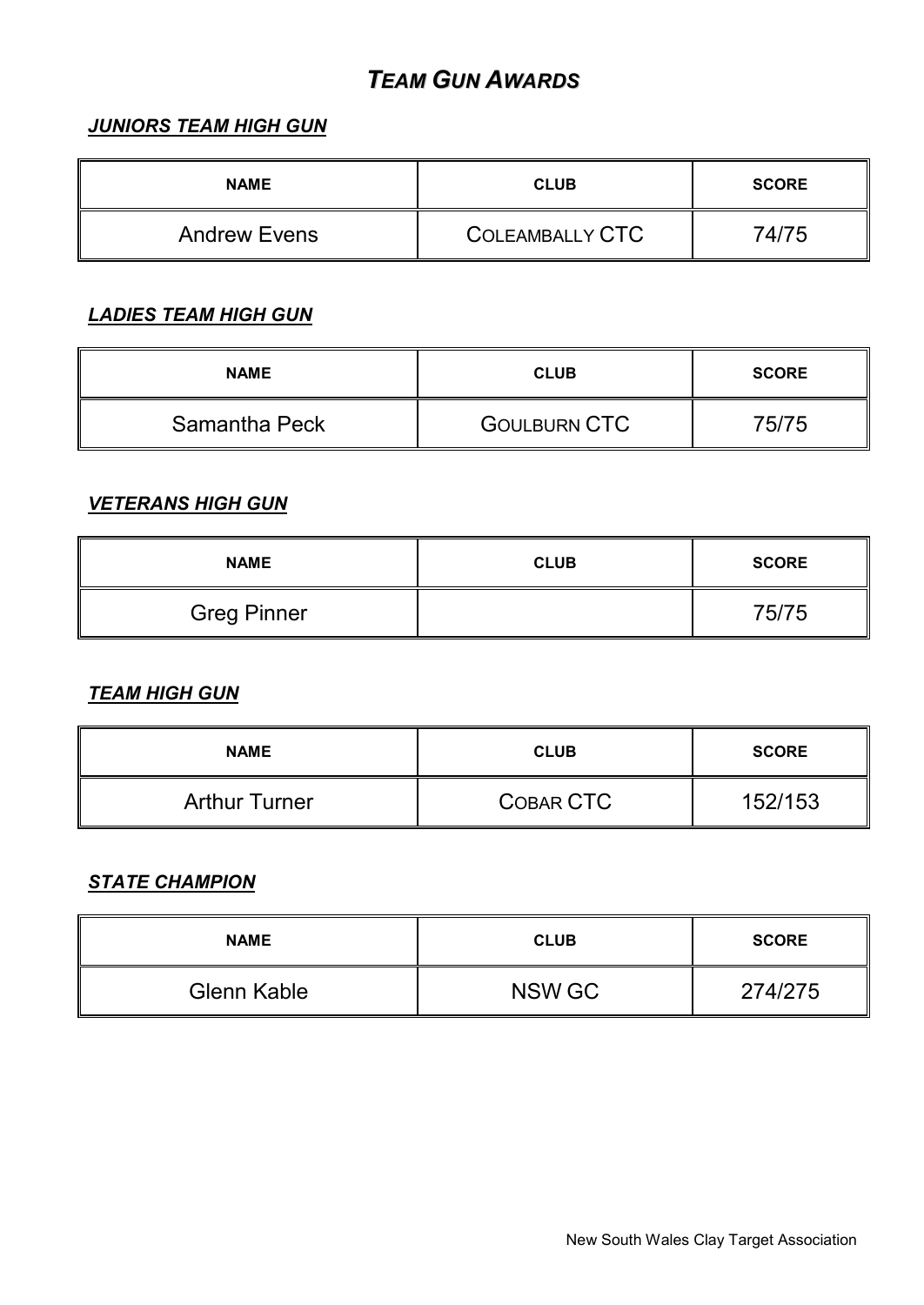# *NSWCTA SHOULDER TO SHOULDER TEAMS*

**Selected from Qualifiers (D/B, S/B and Points) and StateTeam Scores**

### *OPEN*

|                         | <b>NAME</b>          | <b>CLUB</b>         | <b>SCORE</b><br>400 |
|-------------------------|----------------------|---------------------|---------------------|
| $\mathbf 1$             | <b>Glenn Kable</b>   | <b>NSW GC</b>       |                     |
| 2 <sub>2</sub>          | <b>Matt Schiller</b> | <b>BOOROWA GC</b>   |                     |
| $\mathbf{3}$            | <b>Brain Doyle</b>   | <b>HAY GC</b>       |                     |
| $\overline{\mathbf{4}}$ | <b>Arthur Turner</b> | COBAR CTC           |                     |
| 5                       | <b>Brad Henshall</b> | <b>TAMWORTH CTC</b> |                     |
| <b>E1</b>               | <b>John Maxwell</b>  | <b>NSW GC</b>       |                     |
| E2                      |                      |                     |                     |
| <b>E3</b>               |                      |                     |                     |
| <b>E4</b>               |                      |                     |                     |
| E <sub>5</sub>          |                      |                     |                     |

### *JUNIOR*

|                | <b>NAME</b>             | <b>CLUB</b>                  | <b>SCORE</b><br>325 |
|----------------|-------------------------|------------------------------|---------------------|
| 1              | <b>Cooper Mooney</b>    | <b>GOULBURN CTC</b>          | 322                 |
| $\overline{2}$ | <b>Andrew Evans</b>     | 320<br><b>COLEMBALLY CTC</b> |                     |
| $\mathbf{3}$   | <b>Brody Walters</b>    | COOMA GC                     | 316                 |
| E1             | <b>Kai Barlow</b>       | <b>NSW GC</b>                |                     |
| E2             | <b>Jason Wilson</b>     | <b>COROWA GC</b>             |                     |
| E <sub>3</sub> | <b>Mitchell Salafia</b> | <b>LEETON CTC</b>            |                     |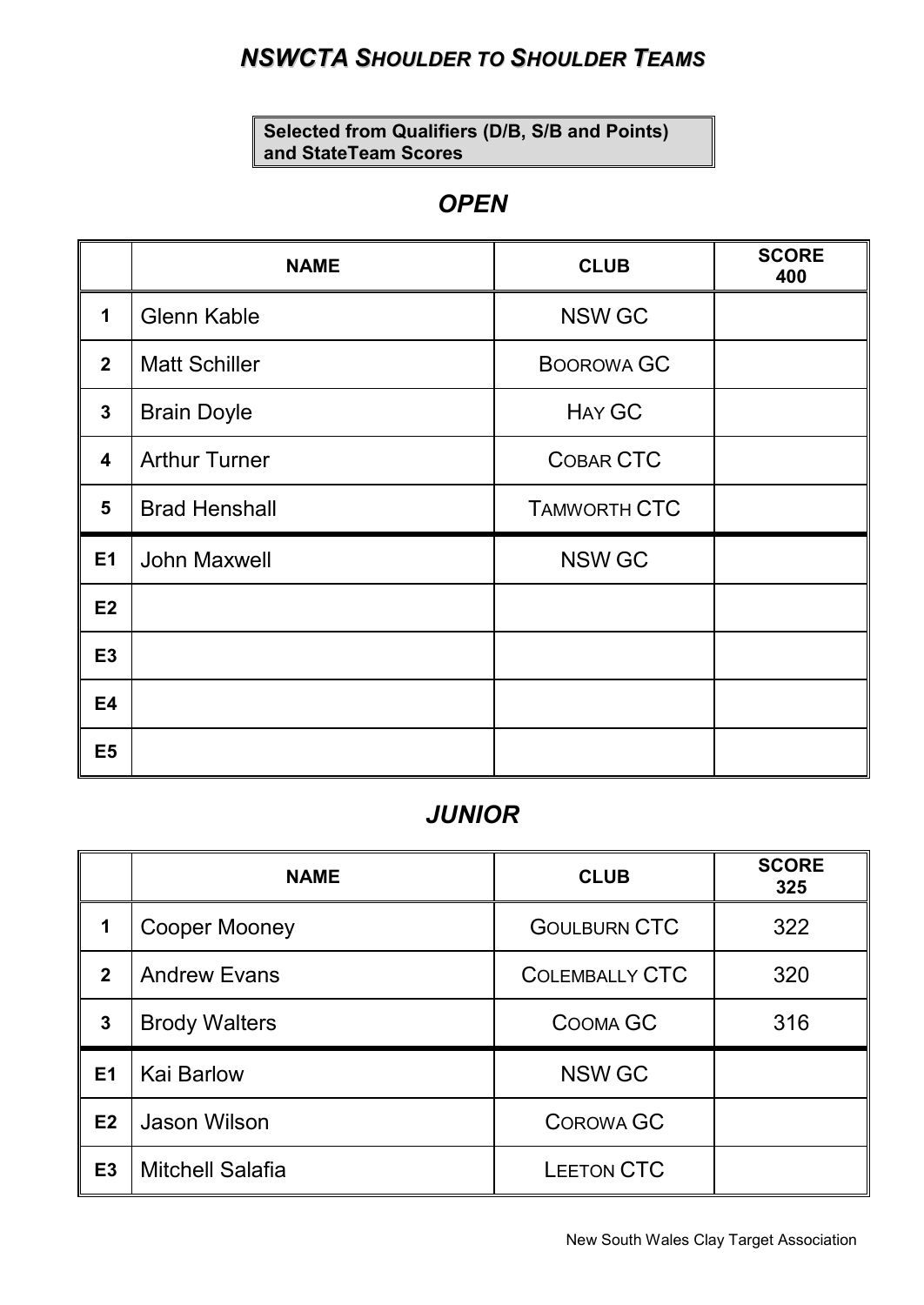# *VETERANS*

|                | <b>NAME</b>          | <b>CLUB</b>                         | <b>SCORE</b><br>325 |
|----------------|----------------------|-------------------------------------|---------------------|
| 1              | <b>Geoff Baxter</b>  | <b>GUYRA GC</b>                     | 320                 |
| $\mathbf{2}$   | <b>Donald Morris</b> | <b>COBAR CTC</b>                    | 319                 |
| $\mathbf{3}$   | <b>Jeffrey Nash</b>  | <b>ORANGE CTC</b>                   | 318                 |
| E1             | Geoffrey Jacobsen    | <b>RICHMOND RIVER GC</b>            |                     |
| E2             | <b>Greg Pinner</b>   | <b>ALBURY WODONGA</b><br><b>CTC</b> |                     |
| E <sub>3</sub> |                      |                                     |                     |

# *LADIES*

|              | <b>NAME</b>          | <b>CLUB</b>                         | <b>SCORE</b><br>325 |
|--------------|----------------------|-------------------------------------|---------------------|
| 1            | Sam Peck             | <b>GOULBURN CTC</b>                 | 319                 |
| $\mathbf{2}$ | <b>Wendy Barton</b>  | <b>YASS CTC</b>                     | 314                 |
| $\mathbf{3}$ | <b>Tanya Skinner</b> | <b>MAJURA PARK CTC</b>              | 312                 |
| <b>E1</b>    | <b>Libby Clarke</b>  | <b>PORT MACQUARIE</b><br><b>CTC</b> |                     |
| E2           | <b>Kate Schiller</b> | BOOROWA GC                          |                     |
| <b>E3</b>    | <b>Cherie Hunter</b> | <b>TAMWORTH CTC</b>                 |                     |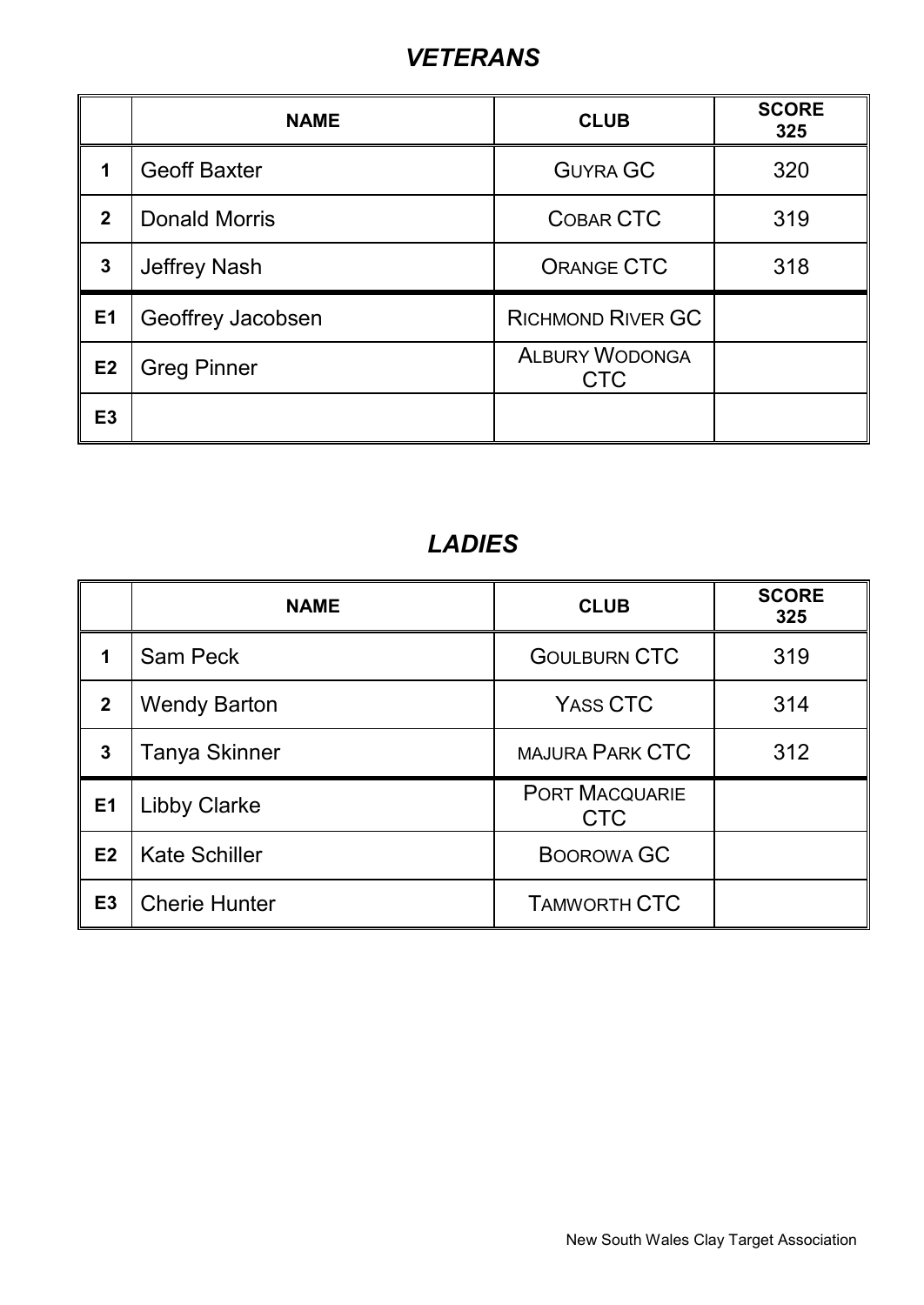### *HIGH GUN AWARDS*

### **SPONSORED BY:** Casella Wines & Junior High Gun By Spartan Global

### *AA GRADE HIGH GUN*

| <b>NAME</b>       | <b>CLUB</b>         | <b>STATE</b> | <b>SCORE</b> |
|-------------------|---------------------|--------------|--------------|
| <b>Tom Turner</b> | <b>CESSNOCK CTC</b> | <b>NSW</b>   | 345/350      |

### *A GRADE HIGH GUN*

| <b>NAME</b>         | <b>CLUB</b>     | <b>STATE</b> | <b>SCORE</b> |
|---------------------|-----------------|--------------|--------------|
| <b>Andrew Evans</b> | COLEAMBALLY CTC | <b>NSW</b>   | 339/350      |

#### *B GRADE HIGH GUN*

| <b>NAME</b>             | <b>CLUB</b>        | <b>STATE</b> | <b>SCORE</b> |
|-------------------------|--------------------|--------------|--------------|
| <b>Steven Psichalos</b> | <b>WERRIBEE GC</b> | VIC          | 330/350      |

### *C GRADE HIGH GUN*

| <b>NAME</b>      | <b>CLUB</b>      | <b>STATE</b> | <b>SCORE</b> |
|------------------|------------------|--------------|--------------|
| Colette Houghton | <b>FRANKSTON</b> | VIC          | 325/350      |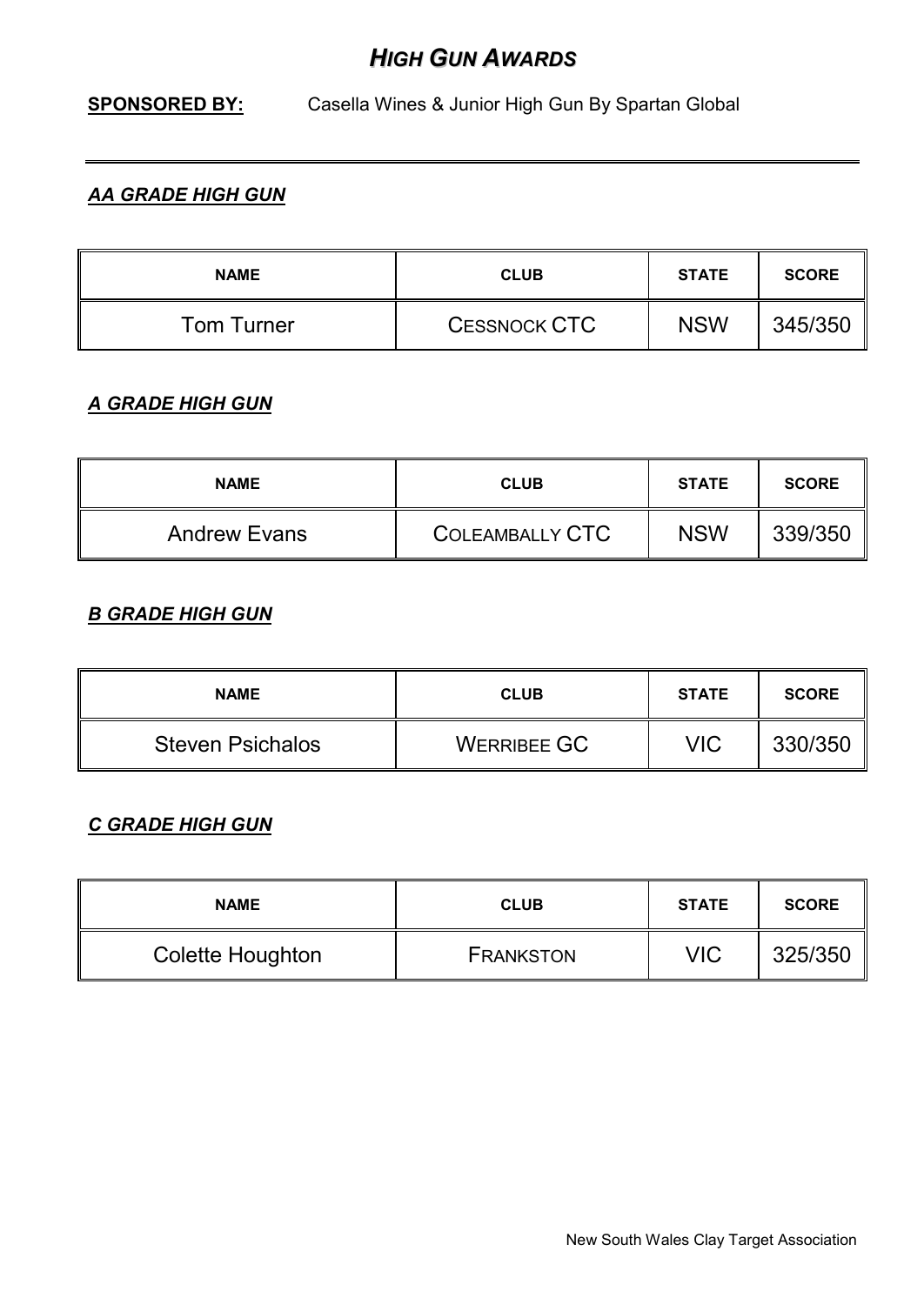#### *LADIES HIGH GUN*

#### - **NSWCTA RED SASH**

| <b>NAME</b> | <b>CLUB</b>        | <b>STATE</b> | <b>SCORE</b> |
|-------------|--------------------|--------------|--------------|
| Emma Cox    | <b>BENDIGO CTC</b> | VIC          | 337/350      |

#### **RECIPIENT:** To respond on behalf of all Women competitors

### *JUNIOR HIGH GUN*

#### - **NSWCTA RED SASH**

| <b>NAME</b>  | <b>CLUB</b> | <b>STATE</b> | <b>SCORE</b> |
|--------------|-------------|--------------|--------------|
| James Hayden | NOORAT GC   | VIC          | 379/380      |

### **RECIPIENT:** To respond on behalf of all Junior competitors

#### *VETERANS HIGH GUN*

#### - **NSWCTA RED SASH**

| <b>NAME</b>  | <b>CLUB</b> | <b>STATE</b> | <b>SCORE</b> |
|--------------|-------------|--------------|--------------|
| Jeffrey Nash | ORANGE CTC  | <b>NSW</b>   | 343/350      |

#### **RECIPIENT:** To respond on behalf of all Veteran competitors